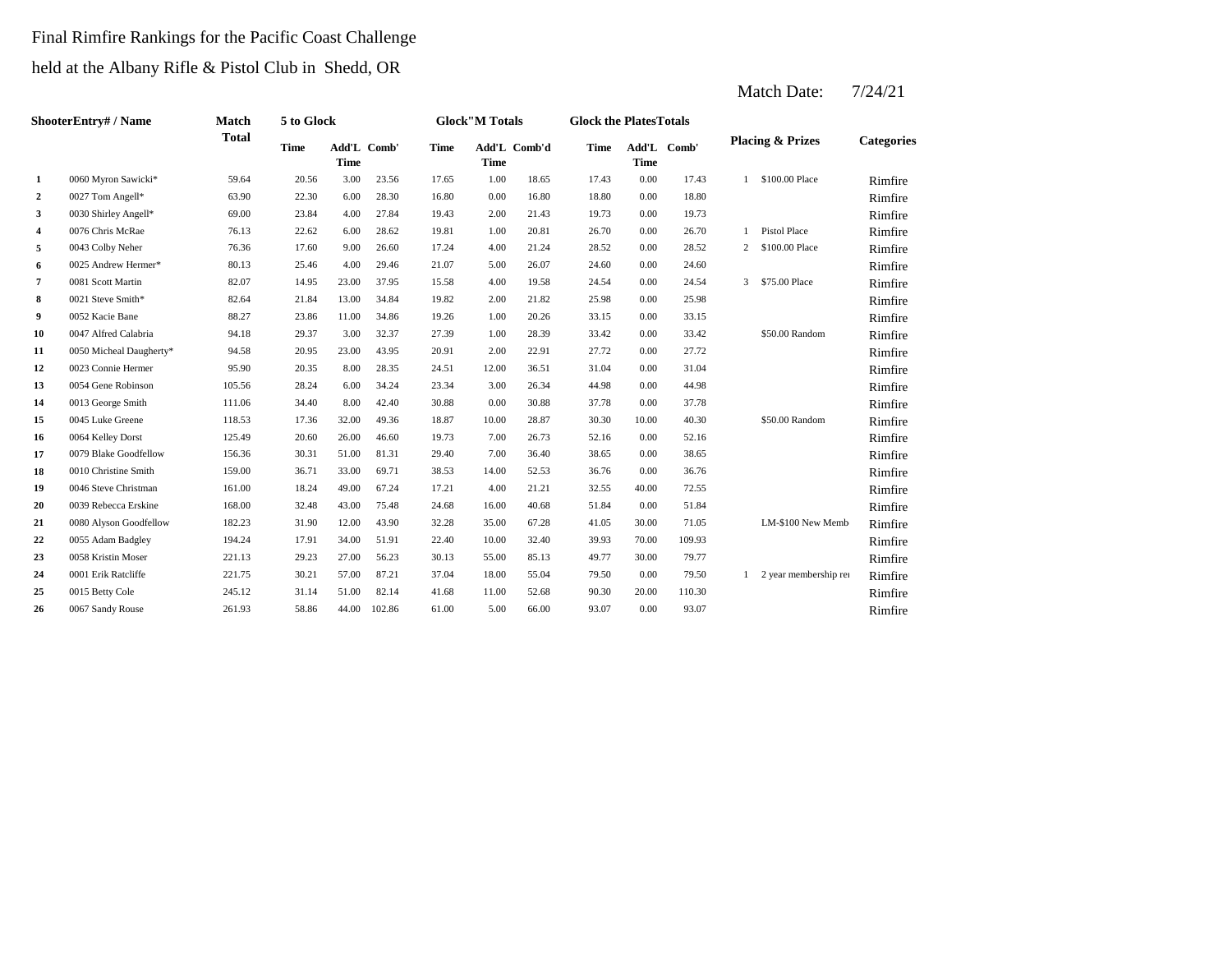# Final GLOCK Girls Rankings for the Pacific Coast Challenge

held at the Albany Rifle & Pistol Club in Shedd, OR

|                | ShooterEntry# / Name  | <b>Match</b> | 5 to Glock |       |             |       | <b>Glock</b> "M Totals |              | <b>Glock the Plates Totals</b> |          |             |   |                             |
|----------------|-----------------------|--------------|------------|-------|-------------|-------|------------------------|--------------|--------------------------------|----------|-------------|---|-----------------------------|
|                |                       | Total        | Time       | Time  | Add'L Comb' | Time  | Time                   | Add'L Comb'd | Time                           | Time     | Add'L Comb' |   | <b>Placing &amp; Prizes</b> |
| 1              | 0032 Shirley Angell*  | 73.27        | 24.19      | 7.00  | 31.19       | 21.75 | 0.00                   | 21.75        | 20.33                          | 0.00     | 20.33       |   | \$100.00 Place              |
| $\overline{2}$ | 0024 Connie Hermer    | 96.85        | 24.35      | 7.00  | 31.35       | 22.05 | 7.00                   | 29.05        | 36.45                          | 0.00     | 36.45       |   | \$100.00 Place              |
| 3              | 0003 Kacie Bane       | 108.34       | 22.34      | 15.00 | 37.34       | 20.60 | 8.00                   | 28.60        | 42.40                          | $0.00\,$ | 42.40       | 2 | <b>ETool Place</b>          |
| 4              | 0011 Christine Smith  | 145.40       | 42.88      | 18.00 | 60.88       | 35.13 | 3.00                   | 38.13        | 46.39                          | 0.00     | 46.39       | 3 | Knife Place                 |
| 5              | 0066 Kelley Dorst     | 148.82       | 24.14      | 33.00 | 57.14       | 32.40 | 11.00                  | 43.40        | 48.28                          | 0.00     | 48.28       |   |                             |
| 6              | 0016 Betty Cole       | 174.33       | 36.23      | 51.00 | 87.23       | 42.83 | 5.00                   | 47.83        | 39.27                          | 0.00     | 39.27       |   |                             |
| 7              | 0034 Lindsey Muehleck | 175.15       | 36.74      | 39.00 | 75.74       | 30.54 | 19.00                  | 49.54        | 49.87                          | 0.00     | 49.87       |   |                             |
| 8              | 0078 Rebecca Erskine  | 179.98       | 32.77      | 34.00 | 66.77       | 28.29 | 16.00                  | 44.29        | 58.92                          | 10.00    | 68.92       |   |                             |
| 9              | 0007 Cheryl Crecelius | 191.92       | 36.65      | 31.00 | 67.65       | 31.31 | 16.00                  | 47.31        | 76.96                          | 0.00     | 76.96       |   |                             |
| 10             | 0069 Adair Goss       | 212.13       | 50.64      | 19.00 | 69.64       | 51.61 | 14.00                  | 65.61        | 66.88                          | 10.00    | 76.88       |   |                             |
| 11             | 0063 Leslie Reed      | 251.93       | 38.64      | 49.00 | 87.64       | 34.74 | 17.00                  | 51.74        | 82.55                          | 30.00    | 112.55      |   |                             |
| 12             | 0083 Patricia Nervik  | 267.66       | 46.68      | 23.00 | 69.68       | 42.50 | 17.00                  | 59.50        | 88.48                          | 50.00    | 138.48      |   |                             |
| 13             | 0057 Chalaow Becker   | 268.98       | 32.10      | 43.00 | 75.10       | 28.18 | 18.00                  | 46.18        | 77.70                          | 70.00    | 147.70      |   |                             |
| 14             | 0059 Kristin Moser    | 296.94       | 30.30      | 38.00 | 68.30       | 36.58 | 53.00                  | 89.58        | 59.06                          | 80.00    | 139.06      |   |                             |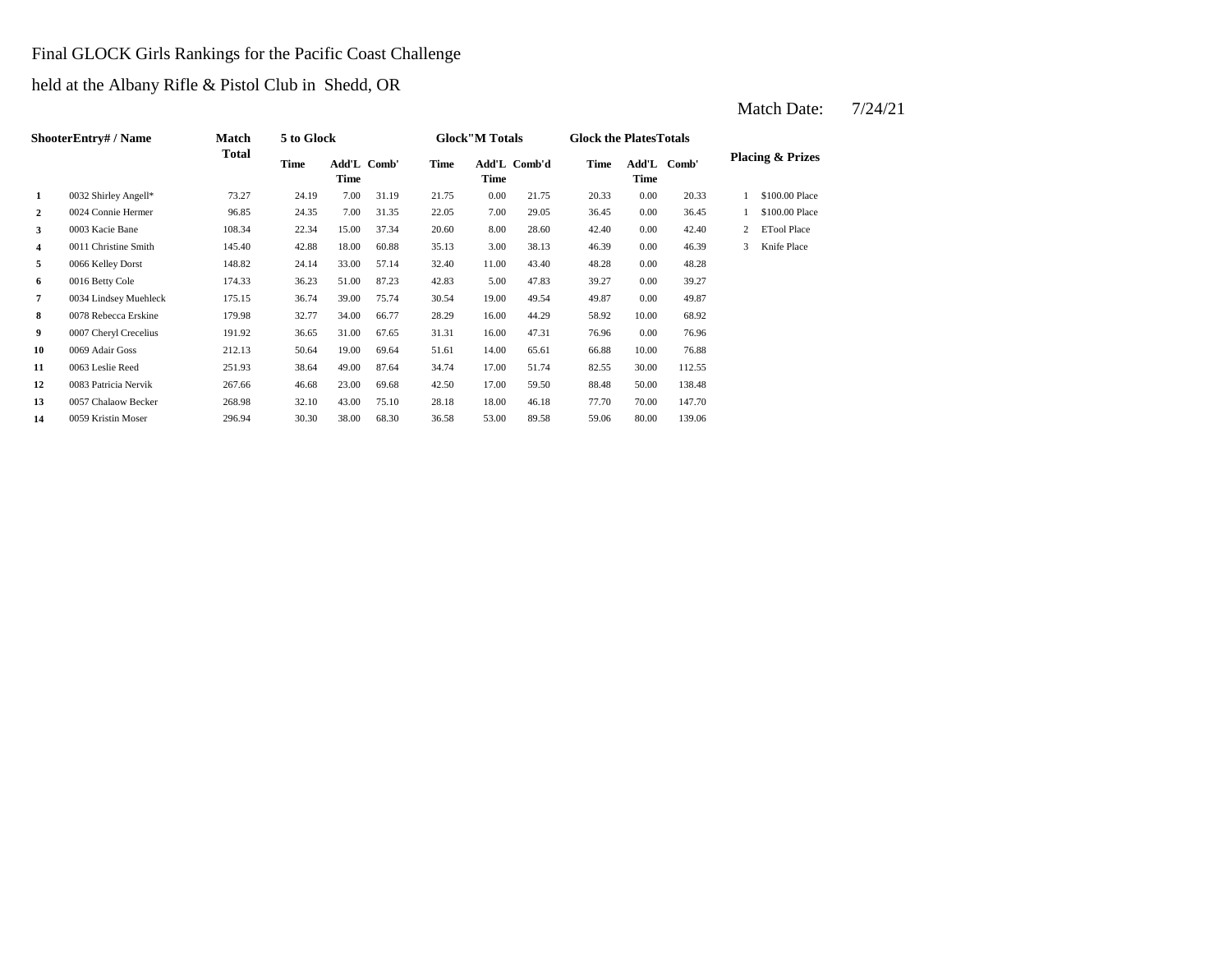# Final Pocket GLOCK Rankings for the Pacific Coast Challenge

held at the Albany Rifle & Pistol Club in Shedd, OR

|                | ShooterEntry# / Name          | Match        | 5 to Glock  |             |             |             | <b>Glock"M Totals</b> |              | <b>Glock the PlatesTotals</b> |             |             |    |                             |
|----------------|-------------------------------|--------------|-------------|-------------|-------------|-------------|-----------------------|--------------|-------------------------------|-------------|-------------|----|-----------------------------|
|                |                               | <b>Total</b> | <b>Time</b> | <b>Time</b> | Add'L Comb' | <b>Time</b> | <b>Time</b>           | Add'L Comb'd | <b>Time</b>                   | <b>Time</b> | Add'L Comb' |    | <b>Placing &amp; Prizes</b> |
| 1              | 0072 Phil Cicero*             | 47.59        | 13.57       | 0.00        | 13.57       | 14.54       | 0.00                  | 14.54        | 19.48                         | 0.00        | 19.48       | 1. | Pistol Place                |
| $\overline{2}$ | 0035 Daniel Muehleck*         | 48.29        | 13.70       | 1.00        | 14.70       | 12.78       | 1.00                  | 13.78        | 19.81                         | 0.00        | 19.81       |    |                             |
| 3              | 0018 Chuck Anderson*          | 51.34        | 11.67       | 1.00        | 12.67       | 8.87        | 1.00                  | 9.87         | 18.80                         | 10.00       | 28.80       |    |                             |
| 4              | 0061 Myron Sawicki*           | 55.99        | 14.87       | 2.00        | 16.87       | 14.86       | 0.00                  | 14.86        | 24.26                         | 0.00        | 24.26       |    |                             |
| 5              | 0028 Tom Angell*              | 56.66        | 14.65       | 4.00        | 18.65       | 13.92       | 0.00                  | 13.92        | 24.09                         | 0.00        | 24.09       |    |                             |
| 6              | 0042 Richard Neher*           | 57.37        | 12.70       | 4.00        | 16.70       | 13.95       | 2.00                  | 15.95        | 24.72                         | 0.00        | 24.72       |    | \$50.00 Random              |
| 7              | 0037 Mark Ayala*              | 59.67        | 13.53       | 3.00        | 16.53       | 15.49       | 1.00                  | 16.49        | 26.65                         | 0.00        | 26.65       |    |                             |
| 8              | 0022 Steve Smith*             | 61.03        | 15.37       | 5.00        | 20.37       | 14.78       | 1.00                  | 15.78        | 24.88                         | 0.00        | 24.88       |    |                             |
| 9              | 0051 Micheal Daugherty*       | 79.87        | 13.02       | 20.00       | 33.02       | 14.87       | 1.00                  | 15.87        | 20.98                         | 10.00       | 30.98       |    |                             |
| 10             | 0031 Shirley Angell*          | 80.05        | 15.45       | 15.00       | 30.45       | 15.00       | 10.00                 | 25.00        | 24.60                         | 0.00        | 24.60       |    |                             |
| 11             | 0074 Jeff McGrath             | 80.76        | 16.52       | 8.00        | 24.52       | 19.39       | 1.00                  | 20.39        | 25.85                         | 10.00       | 35.85       | 1  | \$100.00 Place              |
| 12             | 0004 John Crecelius*          | 86.30        | 12.02       | 1.00        | 13.02       | 11.18       | 2.00                  | 13.18        | 20.10                         | 40.00       | 60.10       |    |                             |
| 13             | 0070 Eric French*             | 91.72        | 12.99       | 10.00       | 22.99       | 13.61       | 1.00                  | 14.61        | 24.12                         | 30.00       | 54.12       |    | <b>Pistol Random</b>        |
| 14             | 0073 Jake Whitmire            | 106.21       | 14.75       | 12.00       | 26.75       | 16.74       | 3.00                  | 19.74        | 29.72                         | 30.00       | 59.72       | 2  | <b>ETool Place</b>          |
| 15             | 0006 Cheryl Crecelius         | 106.99       | 20.18       | 5.00        | 25.18       | 18.94       | 0.00                  | 18.94        | 42.87                         | 20.00       | 62.87       | 3  | Knife Place                 |
| 16             | 0002 John Cushing             | 108.66       | 20.63       | 18.00       | 38.63       | 25.91       | 0.00                  | 25.91        | 34.12                         | 10.00       | 44.12       |    |                             |
| 17             | $0068$ Mark $\mathrm{Goss}^*$ | 109.07       | 14.13       | 15.00       | 29.13       | 15.48       | 1.00                  | 16.48        | 33.46                         | 30.00       | 63.46       |    |                             |
| 18             | 0008 Scott Riddle             | 124.81       | 18.90       | 16.00       | 34.90       | 21.23       | 0.00                  | 21.23        | 48.68                         | 20.00       | 68.68       |    |                             |
| 19             | 0026 Andrew Hermer*           | 137.91       | 14.60       | 8.00        | 22.60       | 13.33       | 6.00                  | 19.33        | 35.98                         | 60.00       | 95.98       |    |                             |
| 20             | 0048 Alfred Calabria          | 161.01       | 17.32       | 35.00       | 52.32       | 24.99       | 7.00                  | 31.99        | 46.70                         | 30.00       | 76.70       |    |                             |
| 21             | 0044 Colby Neher              | 172.16       | 15.57       | 20.00       | 35.57       | 16.00       | 8.00                  | 24.00        | 32.59                         | 80.00       | 112.59      |    |                             |
| 22             | 0040 Rebecca Erskine          | 180.39       | 23.19       | 3.00        | 26.19       | 17.53       | 8.00                  | 25.53        | 48.67                         | 80.00       | 128.67      |    |                             |
| 23             | 0020 James Hanson             | 182.93       | 17.93       | 35.00       | 52.93       | 23.96       | 6.00                  | 29.96        | 50.04                         | 50.00       | 100.04      |    |                             |
| 24             | 0065 Kelley Dorst             | 187.42       | 14.39       | 15.00       | 29.39       | 15.58       | 4.00                  | 19.58        | 48.45                         | 90.00       | 138.45      |    |                             |
| 25             | 0075 Matt Richmond            | 243.62       | 14.43       | 17.00       | 31.43       | 18.07       | 22.00                 | 40.07        | 32.12                         | 140.00      | 172.12      |    |                             |
| 26             | 0082 Patricia Nervik          | 344.60       | 28.09       | 23.00       | 51.09       | 32.73       | 11.00                 | 43.73        | 69.78                         | 180.00      | 249.78      |    |                             |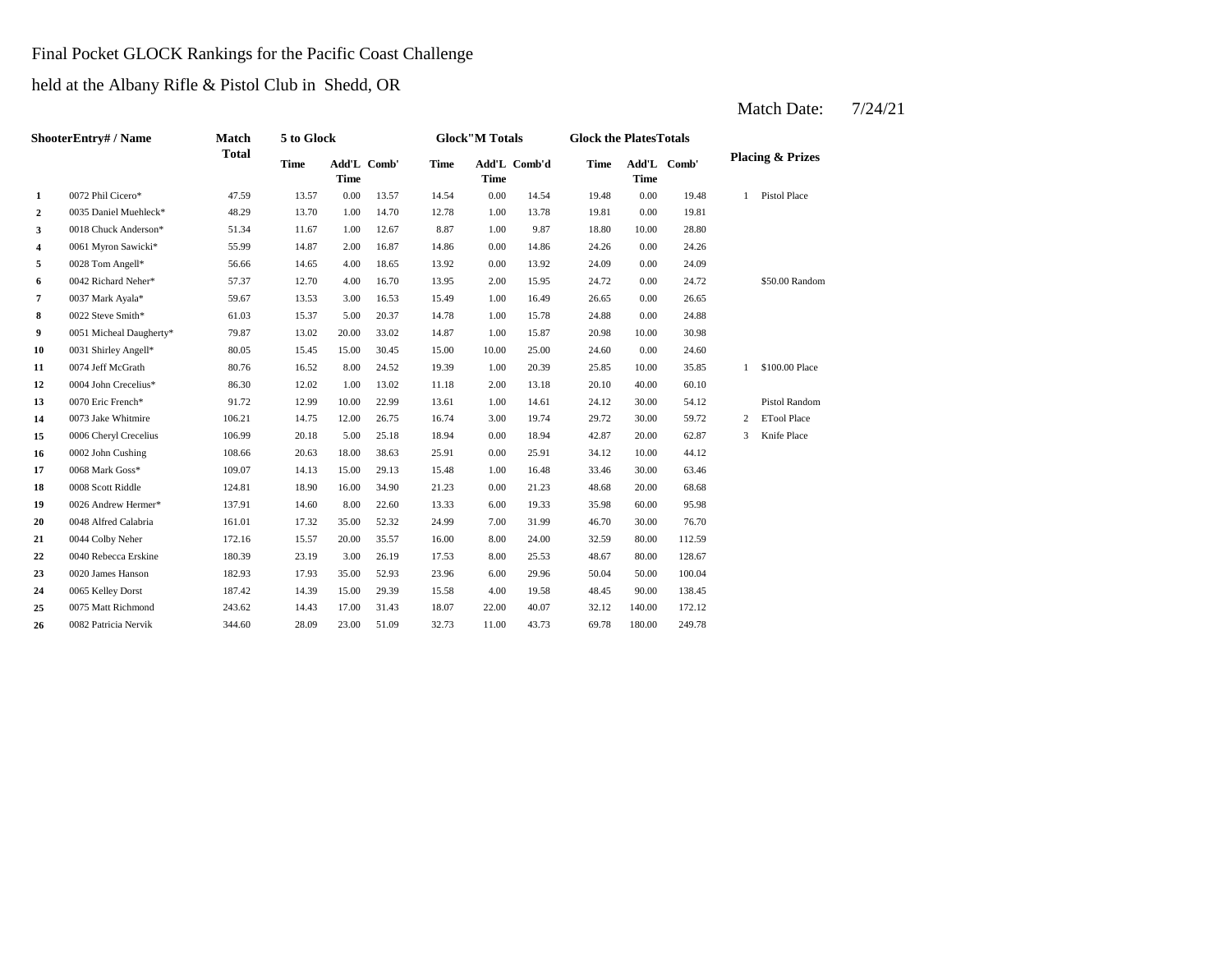# Final Stock GLOCK MOS Rankings for the Pacific Coast Challenge

held at the Albany Rifle & Pistol Club in Shedd, OR

|                | ShooterEntry# / Name  | Match  | 5 to Glock |             |             |       | <b>Glock</b> "M Totals |              | <b>Glock the Plates Totals</b> |       |             |                |                             |
|----------------|-----------------------|--------|------------|-------------|-------------|-------|------------------------|--------------|--------------------------------|-------|-------------|----------------|-----------------------------|
|                |                       | Total  | Time       | <b>Time</b> | Add'L Comb' | Time  | Time                   | Add'L Comb'd | Time                           | Time  | Add'L Comb' |                | <b>Placing &amp; Prizes</b> |
| 1              | 0005 John Crecelius*  | 43.56  | 16.60      | 0.00        | 16.60       | 13.10 | 1.00                   | 14.10        | 12.86                          | 0.00  | 12.86       |                | \$100.00 Place              |
| $\overline{2}$ | 0019 Chuck Anderson*  | 49.89  | 17.03      | 2.00        | 19.03       | 13.05 | 1.00                   | 14.05        | 16.81                          | 0.00  | 16.81       |                |                             |
| 3              | 0036 Daniel Muehleck* | 59.61  | 21.59      | 0.00        | 21.59       | 17.47 | 4.00                   | 21.47        | 16.55                          | 0.00  | 16.55       |                |                             |
| 4              | 0038 Mark Ayala*      | 60.73  | 19.40      | 3.00        | 22.40       | 17.56 | 4.00                   | 21.56        | 16.77                          | 0.00  | 16.77       |                | <b>Pistol Random</b>        |
| 5              | 0062 Myron Sawicki*   | 61.38  | 21.84      | 7.00        | 28.84       | 18.43 | 0.00                   | 18.43        | 14.11                          | 0.00  | 14.11       |                |                             |
| 6              | 0029 Tom Angell*      | 69.81  | 25.47      | 2.00        | 27.47       | 20.13 | 1.00                   | 21.13        | 21.21                          | 0.00  | 21.21       |                |                             |
| $\pmb{7}$      | 0071 Eric French*     | 71.95  | 19.63      | 10.00       | 29.63       | 18.27 | 5.00                   | 23.27        | 19.05                          | 0.00  | 19.05       |                |                             |
| 8              | 0041 Rebecca Erskine  | 73.52  | 22.77      | 8.00        | 30.77       | 19.45 | 0.00                   | 19.45        | 23.30                          | 0.00  | 23.30       |                | \$100,00 Place              |
| 9              | 0033 Shirley Angell*  | 81.08  | 25.82      | 11.00       | 36.82       | 22.02 | 2.00                   | 24.02        | 20.24                          | 0.00  | 20.24       |                |                             |
| 10             | 0014 George Smith     | 89.35  | 29.24      | 11.00       | 40.24       | 24.57 | 0.00                   | 24.57        | 24.54                          | 0.00  | 24.54       | $\overline{2}$ | <b>ETool Place</b>          |
| 11             | 0077 Chris McRae      | 98.14  | 24.36      | 15.00       | 39.36       | 22.88 | 11.00                  | 33.88        | 24.90                          | 0.00  | 24.90       | 3              | Knife Place                 |
| 12             | 0009 Scott Riddle     | 109.81 | 29.88      | 13.00       | 42.88       | 27.43 | 12.00                  | 39.43        | 27.50                          | 0.00  | 27.50       |                |                             |
| 13             | 0049 Michael Kennedy  | 123.93 | 35.27      | 9.00        | 44.27       | 36.43 | 5.00                   | 41.43        | 38.23                          | 0.00  | 38.23       |                |                             |
| 14             | 0053 Mike Setera      | 130.78 | 26.16      | 25.00       | 51.16       | 26.97 | 8.00                   | 34.97        | 44.65                          | 0.00  | 44.65       |                |                             |
| 15             | 0056 Bradley Vose     | 140.01 | 39.59      | 3.00        | 42.59       | 30.14 | 12.00                  | 42.14        | 55.28                          | 0.00  | 55.28       |                |                             |
| 16             | 0012 Christine Smith  | 141.44 | 40.63      | 15.00       | 55.63       | 41.84 | 1.00                   | 42.84        | 42.97                          | 0.00  | 42.97       |                |                             |
| 17             | 0017 Betty Cole       | 182.83 | 35.13      | 27.00       | 62.13       | 40.26 | 19.00                  | 59.26        | 41.44                          | 20.00 | 61.44       |                |                             |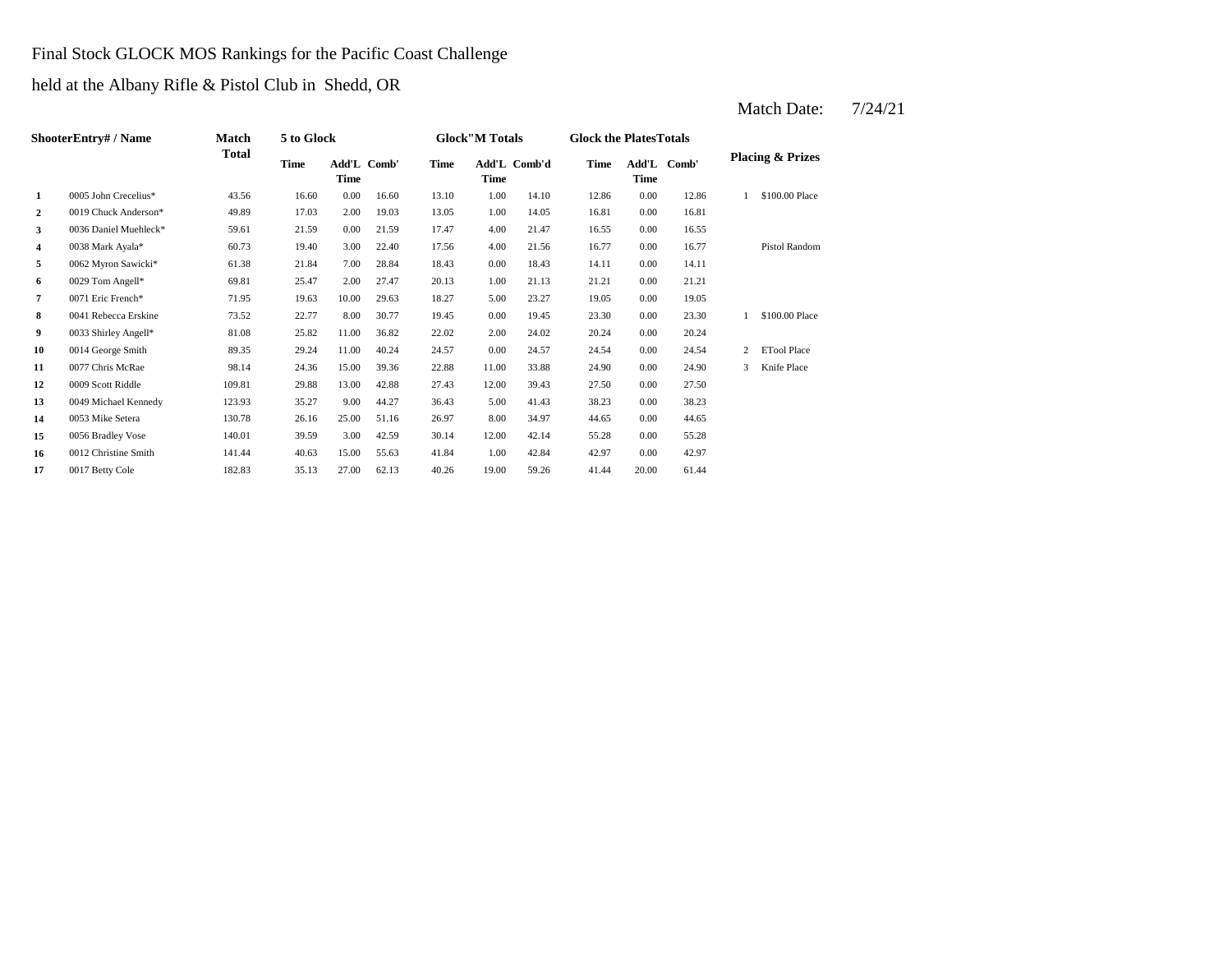Match Date:

**The following scores have not been included in the above results due to administrative issues or scoring errors Please call the GSSF office (770) 437-4718 as soon as possible for further clarification. Thank you.**

**Shooters who did not finish the match...**

**Shooters who did not show**

**0**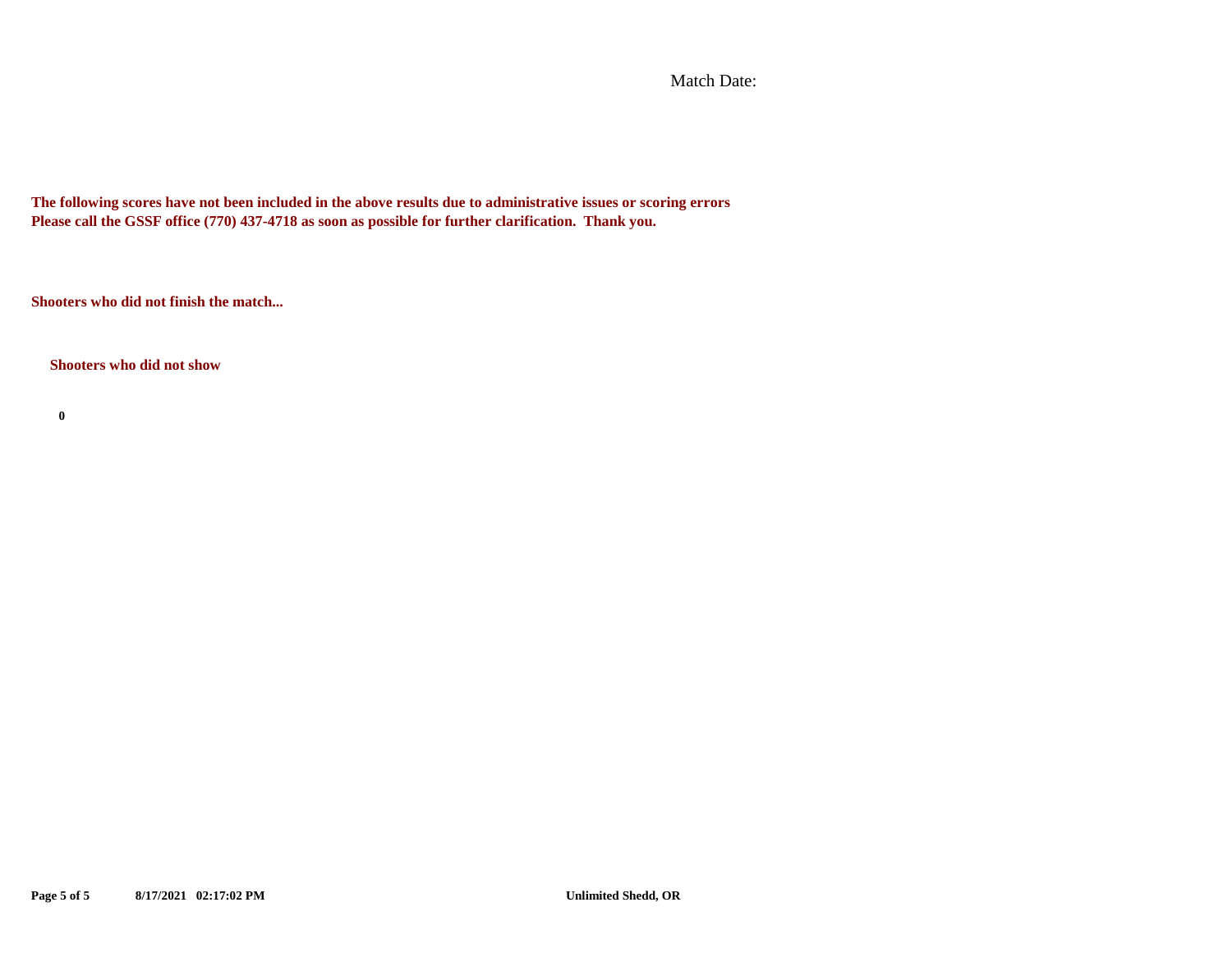#### Final Civilian Rankings for the Pacific Coast Challenge XV

held at the Albany Rifle & Pistol Club in Shedd, OR

|                         | <b>ShooterEntry#/Name</b> | Match        | 5 to Glock  |                            |        |             | <b>Glock</b> "M Totals |              | <b>Glock the PlatesTotals</b> |             |             |   |                             |                            |
|-------------------------|---------------------------|--------------|-------------|----------------------------|--------|-------------|------------------------|--------------|-------------------------------|-------------|-------------|---|-----------------------------|----------------------------|
|                         |                           | <b>Total</b> | <b>Time</b> | Add'L Comb'<br><b>Time</b> |        | <b>Time</b> | <b>Time</b>            | Add'L Comb'd | Time                          | <b>Time</b> | Add'L Comb' |   | <b>Placing &amp; Prizes</b> | <b>Categories</b>          |
| 1                       | 0107 Josh Porter          | 71.68        | 20.42       | 7.00                       | 27.42  | 17.42       | 5.00                   | 22.42        | 21.84                         | 0.00        | 21.84       | 1 | Pistol Place                |                            |
| $\overline{2}$          | 0093 Colby Neher          | 75.67        | 20.02       | 10.00                      | 30.02  | 18.42       | 3.00                   | 21.42        | 24.23                         | 0.00        | 24.23       | 2 | 100 Place                   |                            |
| 3                       | 0111 Adam Zelik           | 76.04        | 18.22       | 12.00                      | 30.22  | 11.59       | 14.00                  | 25.59        | 20.23                         | 0.00        | 20.23       | 3 | 75 Place                    |                            |
| $\overline{\mathbf{4}}$ | 0031 Mark McLauchlin      | 80.70        | 28.93       | 2.00                       | 30.93  | 25.24       | 0.00                   | 25.24        | 24.53                         | 0.00        | 24.53       |   | 75 Senior                   | Senior                     |
| 5                       | 0127 Willie Zarth         | 87.57        | 20.86       | 23.00                      | 43.86  | 19.82       | 1.00                   | 20.82        | 22.89                         | 0.00        | 22.89       |   |                             | Senior                     |
| 6                       | 0148 Eric Eaton           | 88.85        | 25.66       | 11.00                      | 36.66  | 19.17       | 1.00                   | 20.17        | 32.02                         | 0.00        | 32.02       |   |                             |                            |
| 7                       | 0176 Matthew Goodfellow   | 91.78        | 24.71       | 8.00                       | 32.71  | 25.90       | 1.00                   | 26.90        | 32.17                         | 0.00        | 32.17       |   |                             |                            |
| 8                       | 0042 Jean Smith           | 100.36       | 21.38       | 26.00                      | 47.38  | 20.53       | 8.00                   | 28.53        | 24.45                         | 0.00        | 24.45       |   | 75 Adult Female             | Adult Female, Super Senior |
| 8                       |                           | 100.36       | 21.38       | 26.00                      | 47.38  | 20.53       | 8.00                   | 28.53        | 24.45                         | 0.00        | 24.45       |   | 75 Super Senior             | Adult Female, Super Senior |
| 9                       | 0160 Jake Whitmire        | 105.25       | 22.81       | 25.00                      | 47.81  | 21.08       | 1.00                   | 22.08        | 35.36                         | 0.00        | 35.36       |   | 2 year membership rei       |                            |
| 10                      | 0167 Chris McRae          | 109.70       | 21.11       | 24.00                      | 45.11  | 17.33       | 9.00                   | 26.33        | 38.26                         | 0.00        | 38.26       |   |                             |                            |
| 11                      | 0149 Brian Boesch         | 117.81       | 25.34       | 10.00                      | 35.34  | 20.70       | 29.00                  | 49.70        | 32.77                         | 0.00        | 32.77       |   |                             | Senior                     |
| 12                      | 0081 Aaron Archer         | 119.72       | 20.54       | 21.00                      | 41.54  | 18.78       | 9.00                   | 27.78        | 30.40                         | 20.00       | 50.40       |   |                             |                            |
| 13                      | 0133 Craig Moser          | 120.42       | 33.77       | 9.00                       | 42.77  | 42.48       | 1.00                   | 43.48        | 34.17                         | 0.00        | 34.17       |   |                             | Super Senior               |
| 14                      | 0028 Mervin Archer        | 120.49       | 28.05       | 22.00                      | 50.05  | 23.86       | 12.00                  | 35.86        | 34.58                         | 0.00        | 34.58       |   |                             | Super Senior               |
| 15                      | 0143 Emery Blem           | 124.46       | 22.76       | 36.00                      | 58.76  | 14.01       | 25.00                  | 39.01        | 26.69                         | 0.00        | 26.69       |   | 50 Random                   |                            |
| 16                      | 0106 Alfred Calabria      | 124.63       | 37.22       | 2.00                       | 39.22  | 32.06       | 1.00                   | 33.06        | 42.35                         | 10.00       | 52.35       |   |                             | Super Senior               |
| 17                      | 0175 Patrick Barrett      | 126.88       | 32.96       | 19.00                      | 51.96  | 29.72       | 11.00                  | 40.72        | 34.20                         | 0.00        | 34.20       |   |                             |                            |
| 18                      | 0098 Luke Greene          | 127.37       | 22.05       | 30.00                      | 52.05  | 16.98       | 23.00                  | 39.98        | 35.34                         | 0.00        | 35.34       |   |                             |                            |
| 19                      | 0103 Peter Keller         | 130.30       | 39.87       | 14.00                      | 53.87  | 34.60       | 5.00                   | 39.60        | 36.83                         | 0.00        | 36.83       |   |                             | Super Senior               |
| 20                      | 0147 Kelley Dorst         | 133.62       | 25.59       | 23.00                      | 48.59  | 28.61       | 13.00                  | 41.61        | 43.42                         | 0.00        | 43.42       |   |                             | Adult Female, Senior       |
| 21                      | 0025 Christine Smith      | 134.57       | 41.08       | 11.00                      | 52.08  | 34.36       | 3.00                   | 37.36        | 45.13                         | 0.00        | 45.13       |   |                             | Adult Female, Super Senior |
| 22                      | 0116 Earl Adels           | 137.89       | 21.08       | 51.00                      | 72.08  | 17.85       | 26.00                  | 43.85        | 21.96                         | 0.00        | 21.96       |   |                             |                            |
| 23                      | 0021 John Cushing         | 138.29       | 34.98       | 10.00                      | 44.98  | 24.94       | 6.00                   | 30.94        | 42.37                         | 20.00       | 62.37       |   |                             | Super Senior               |
| 24                      | 0041 James Hanson         | 139.59       | 28.95       | 31.00                      | 59.95  | 30.68       | 11.00                  | 41.68        | 37.96                         | 0.00        | 37.96       |   |                             |                            |
| 25                      | 0019 Scott Riddle         | 140.95       | 28.73       | 22.00                      | 50.73  | 32.94       | 3.00                   | 35.94        | 44.28                         | 10.00       | 54.28       |   |                             | Senior                     |
| 26                      | 0173 Gregory Sullivan     | 154.44       | 22.03       | 35.00                      | 57.03  | 21.77       | 4.00                   | 25.77        | 41.64                         | 30.00       | 71.64       |   |                             | Senior                     |
| 27                      | 0165 Matt Richmond        | 162.53       | 22.25       | 34.00                      | 56.25  | 32.35       | 32.00                  | 64.35        | 41.93                         | 0.00        | 41.93       |   |                             |                            |
| 28                      | 0126 Robert Boyd          | 180.10       | 42.14       | 33.00                      | 75.14  | 36.96       | 19.00                  | 55.96        | 49.00                         | 0.00        | 49.00       |   |                             | Super Senior               |
| 29                      | 0022 Jeremy Welch         | 180.78       | 23.82       | 60.00                      | 83.82  | 28.50       | 6.00                   | 34.50        | 42.46                         | 20.00       | 62.46       |   |                             |                            |
| 30                      | 0120 Mike Setera          | 183.08       | 19.59       | 40.00                      | 59.59  | 21.15       | 12.00                  | 33.15        | 40.34                         | 50.00       | 90.34       |   |                             |                            |
| 31                      | 0125 Kelly Hewitt         | 183.23       | 25.29       | 51.00                      | 76.29  | 26.19       | 7.00                   | 33.19        | 43.75                         | 30.00       | 73.75       |   |                             |                            |
| 32                      | 0079 Lindsey Muehleck     | 195.70       | 38.85       | 68.00                      | 106.85 | 34.06       | 4.00                   | 38.06        | 50.79                         | 0.00        | 50.79       |   |                             | <b>Adult Female</b>        |
| 33                      | 0146 Scott Crampton       | 228.39       | 31.02       | 50.00                      | 81.02  | 33.85       | 20.00                  | 53.85        | 63.52                         | 30.00       | 93.52       |   |                             |                            |
| 34                      | 0123 Adam Badgley         | 229.69       | 22.67       | 51.00                      | 73.67  | 22.78       | 36.00                  | 58.78        | 37.24                         | 60.00       | 97.24       |   | 75 Challenged               | Challenged                 |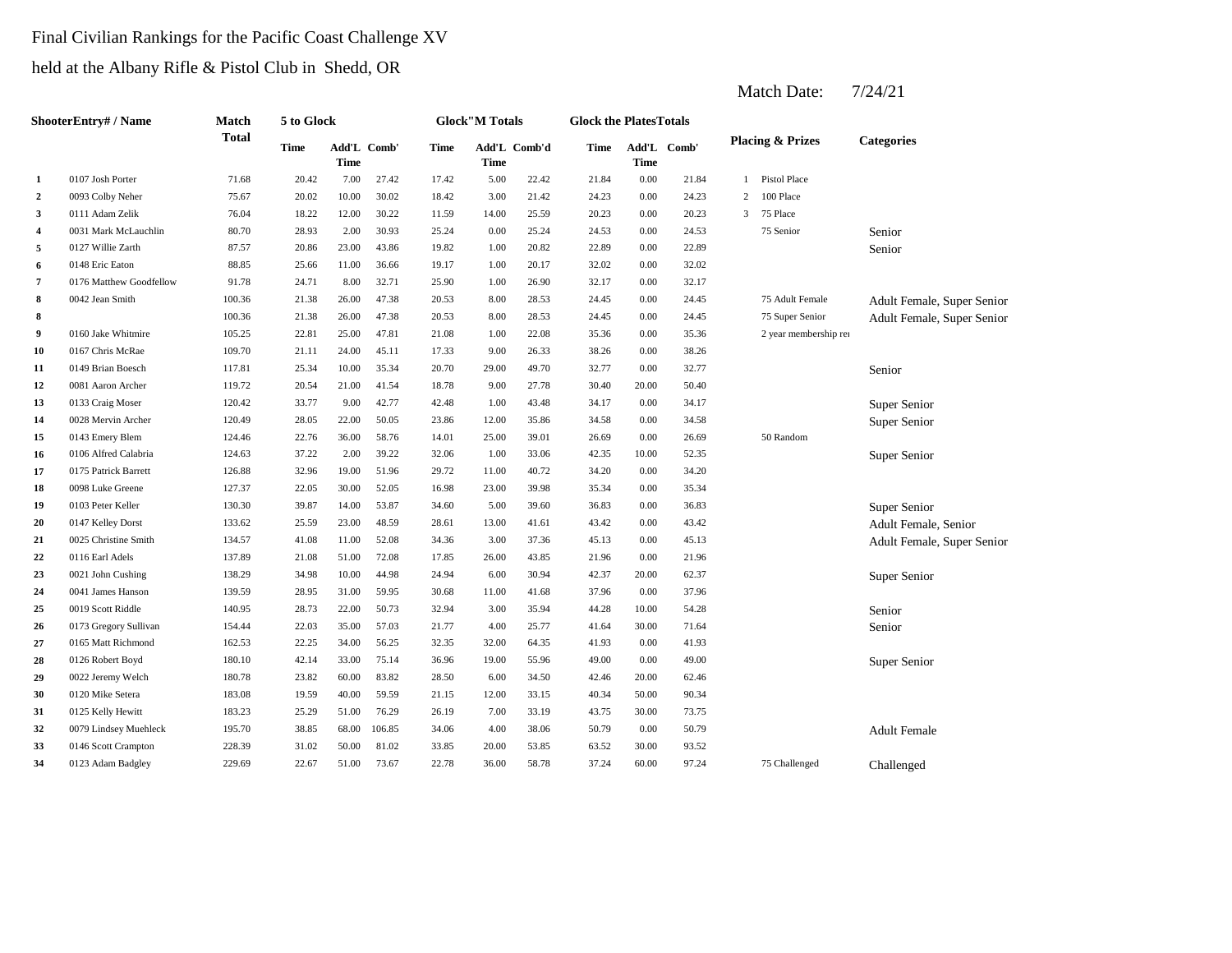|    | <b>ShooterEntry#/Name</b> | Match  | 5 to Glock  |                     |        |       | <b>Glock</b> "M Totals |       | <b>Glock the Plates Totals</b> |               |        |                             |                             |
|----|---------------------------|--------|-------------|---------------------|--------|-------|------------------------|-------|--------------------------------|---------------|--------|-----------------------------|-----------------------------|
|    |                           | Total  | <b>Time</b> | Add'L Comb'<br>Time |        | Time  | Add'L Comb'd<br>Time   |       | Time                           | Add'L<br>Time | Comb'  | <b>Placing &amp; Prizes</b> | <b>Categories</b>           |
| 35 | 0132 Chalaow Becker       | 235.50 | 28.46       | 51.00               | 79.46  | 24.14 | 41.00                  | 65.14 | 70.90                          | 20.00         | 90.90  |                             | <b>Adult Female, Senior</b> |
| 36 | 0155 Adair Goss           | 244.21 | 48.64       | 44.00               | 92.64  | 46.51 | 37.00                  | 83.51 | 68.06                          | 0.00          | 68.06  |                             | <b>Adult Female</b>         |
| 37 | 0004 Erik Ratcliffe       | 257.62 | 39.03       | 61.00               | 100.03 | 37.27 | 34.00                  | 71.27 | 76.32                          | 10.00         | 86.32  |                             | Senior                      |
| 38 | 0115 Kacie Bane           | 257.71 | 26.56       | 42.00               | 68.56  | 20.74 | 13.00                  | 33.74 | 75.41                          | 80.00         | 155.41 |                             | <b>Adult Female</b>         |
| 39 | 0136 Kristin Moser        | 258.94 | 28.68       | 74.00               | 102.68 | 30.93 | 52.00                  | 82.93 | 53.33                          | 20.00         | 73.33  |                             | <b>Adult Female</b>         |
| 40 | 0130 Andrew Becker        | 262.49 | 37.81       | 63.00               | 100.81 | 39.61 | 23.00                  | 62.61 | 69.07                          | 30.00         | 99.07  |                             | Super Senior                |
| 41 | 0109 Michael Kennedy      | 262.62 | 33.68       | 50.00               | 83.68  | 30.24 | 20.00                  | 50.24 | 68.70                          | 60.00         | 128.70 | 50 Random                   |                             |
| 42 | 0061 Lisa McMahon         | 388.50 | 36.85       | 53.00               | 89.85  | 29.06 | 44.00                  | 73.06 | 95.59                          | 130.00        | 225.59 |                             | Adult Female, Senior        |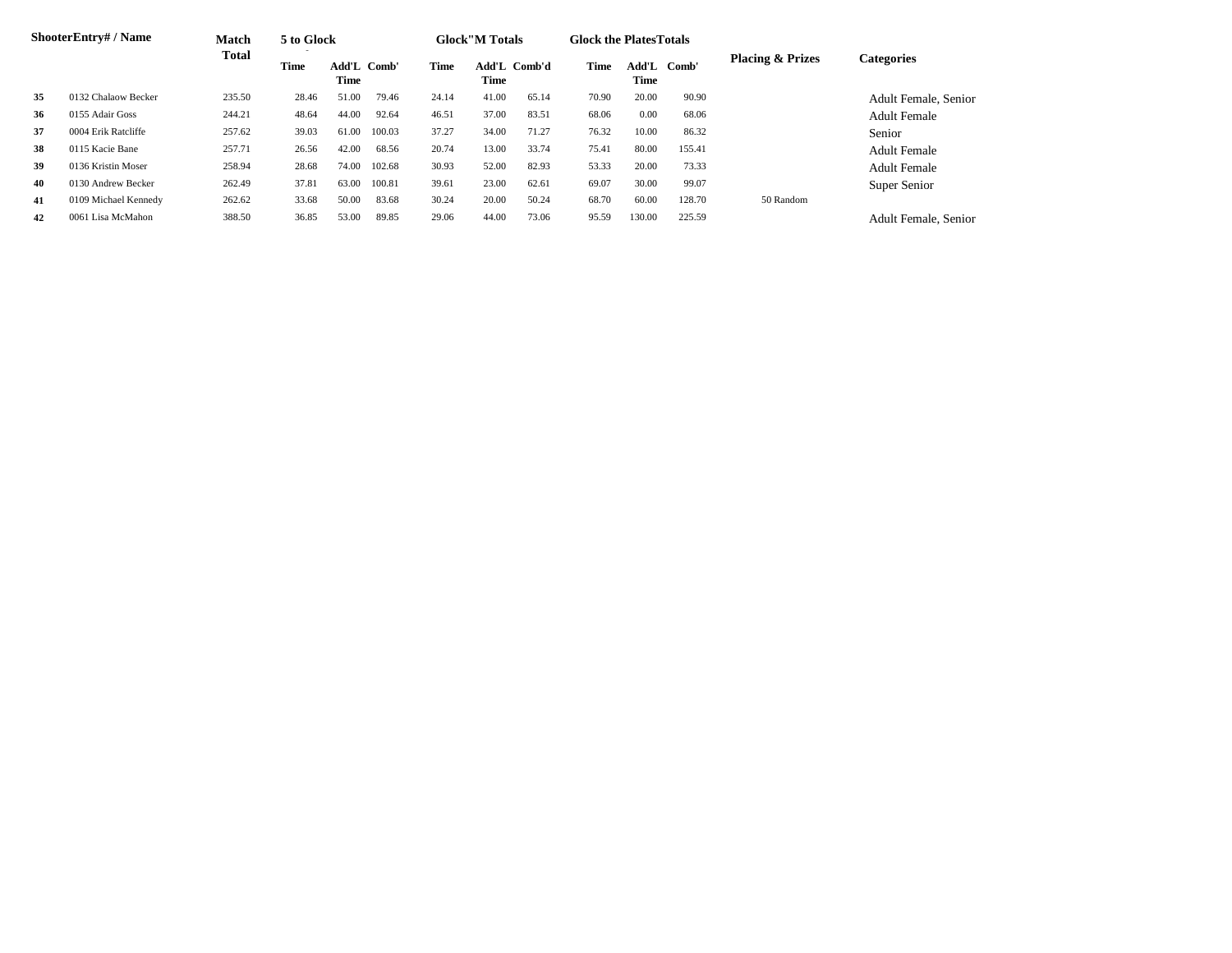#### Final Competition Rankings for the Pacific Coast Challenge XV

held at the Albany Rifle & Pistol Club in Shedd, OR

#### **2** 1.00 13.33 0038 Chuck Anderson\* 52.35 18.17 8.00 26.17 11.85 **3** 1.00 0.10 Jay Welch\* 53.85 16.81 3.00 19.81 15.50 1.00 16.50 1.7.54 **4** 0014 John Crecelius\* 58.48 18.00 6.00 24.00 13.32 2.00 15.32 19.16 0.00 **5** 0.00 18.18 0065 Tom Angell\* 58.81 21.57 0.00 21.57 19.06 19.06 **6** 0075 Daniel Muehleck 65.70 20.87 7.00 27.87 15.27 2.00 17.27 20.56 0.00 **7** 0139 Myron Sawicki\* 69.22 23.64 8.00 31.64 20.67 0.00 20.67 16.91 **8** 0.047 Steve Smith\* 70.56 20.78 8.00 28.78 20.84 0.00 20.84 20.94 **9** 0083 Mark Ayala\* 71.26 20.57 11.00 31.57 18.55 2.00 20.55 19.14 0.00 **10** 9.00 22.26 0144 Emery Blem 71.85 21.17 6.00 27.17 13.42 22.42 0.00 22.26 **11** 0.00 18.46 0158 Phil Cicero\* 71.93 20.61 13.00 33.61 19.86 19.86 0.00 **12** 0.00 24.01 0032 Mark McLauchlin 80.04 29.75 3.00 32.75 23.28 23.28 0.00 24.01 **13** 0.056 Andrew Hermer\* 80.60 19.28 24.00 43.28 16.44 0.00 16.44 20.88 0.00 **14** 3.00 22.35 0051 Connie Hermer 82.19 28.16 8.00 36.16 20.68 23.68 0.00 **15** 0050 Scott Martin **83.03** 17.70 16.00 33.70 16.07 13.00 29.07 20.26 0.00 20.26 **16** 0095 Colby Neher 87.02 20.58 23.00 43.58 17.59 4.00 21.59 21.85 **17** 0172 John Marshall **87.67** 27.17 9.00 36.17 23.93 4.00 27.93 23.57 **18** 0003 Richard Weister **18 2.00 12.00 12.00 14.00 26.57 2.00 28.57 2.09 24.99 0.00 19** 0168 Chris McRae **98.61** 20.80 16.00 36.80 18.02 14.00 32.02 29.79 0.00 29.79 **20** 0114 Micheal Daugherty\* 101.88 21.93 13.00 34.93 19.40 1.00 20.40 26.55 **21** 0162 Jake Whitmire 102.11 22.04 20.00 42.04 21.05 4.00 25.05 35.02 **22** 3.00 33.60 0174 Gregory Sullivan 117.25 26.22 13.00 39.22 21.43 24.43 20.00 **23** 9.00 21.94 40.00 61.94 25.41 9.00 34.41 24.85 **24** 0135 Craig Moser 125.00 37.82 10.00 47.82 38.77 4.00 42.77 34.41 **25** 8.00 44.12 0006 James Sullens 134.17 22.75 24.00 46.75 25.30 33.30 **26** 0060 Aaron Geisler 138.63 23.33 27.00 50.33 18.41 40.00 58.41 29.89 0.00 **27** 0129 Gene Robinson 145.77 33.54 27.00 60.54 26.34 13.00 39.34 45.89 0.00 45.89 **28** 0100 Luke Greene 150.39 19.41 36.00 55.41 17.11 12.00 29.11 35.87 **29** 0027 Russell Humberd 296.14 21.68 64.00 85.68 30.89 57.00 87.89 42.57 **30** 0131 Andrew Becker 297.79 37.12 75.00 112.12 38.90 27.00 65.90 79.77 40.00 119.77 80.00 122.57 29.11 35.87 30.00 65.87 29.89 10.00 54.12 42.77 0.00 34.41 53.60 0043 Jean Smith 121.20 21.94 40.00 61.94 25.41 9.00 34.41 24.85 0.00 24.85 0.00 35.02 20.40 20.00 46.55 24.99 0.00 23.57 21.59 0.00 21.85 22.35 20.88 50 Random 3 Etool Place 18.46 2 75 Place 19.14 0.00 20.94 0.00 16.91 50 Random 20.56 1 Pistol Place 0.00 18.18 19.16 1 Pistol Place 0.00 17.54 12.85 0.00 13.33 15.37 15.37 0.00 15.37 1 Pistol MatchMeister **Add'L Comb' Placing & Prizes Time Time 1** 0089 Richard Neher\* 51.37 18.63 2.00 20.63 15.37 0.00 **Add'L Comb' Time Time Add'L Comb'd Time Time ShooterEntry# / Name Match Total 5 to Glock Time Glock"M Totals Glock the PlatesTotals**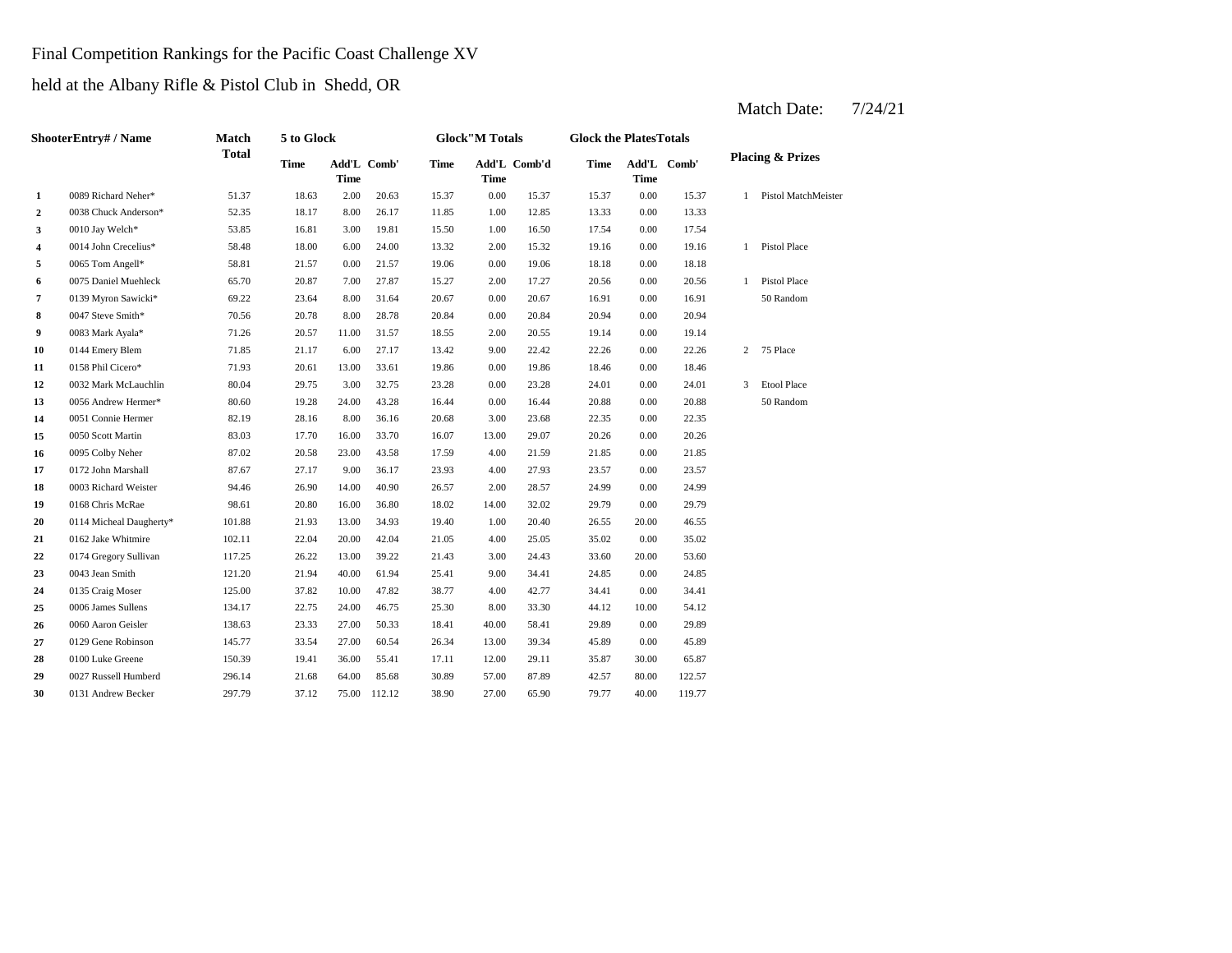# Final Guardian Rankings for the Pacific Coast Challenge XV

held at the Albany Rifle & Pistol Club in Shedd, OR

|                | ShooterEntry# / Name  | <b>Match</b> | 5 to Glock |                     |        |       | <b>Glock</b> "M Totals |              | <b>Glock the Plates Totals</b> |               |        |                             |                        |
|----------------|-----------------------|--------------|------------|---------------------|--------|-------|------------------------|--------------|--------------------------------|---------------|--------|-----------------------------|------------------------|
|                |                       | Total        | Time       | Add'L Comb'<br>Time |        | Time  | Time                   | Add'L Comb'd | Time                           | Add'L<br>Time | Comb'  | <b>Placing &amp; Prizes</b> | <b>Categories</b>      |
| 1              | 0073 Daniel Muehleck  | 58.07        | 20.82      | 2.00                | 22.82  | 14.33 | 1.00                   | 15.33        | 19.92                          | 0.00          | 19.92  | 100 Place                   |                        |
| $\overline{2}$ | 0001 Richard Weister  | 98.99        | 26.92      | 5.00                | 31.92  | 25.86 | 7.00                   | 32.86        | 34.21                          | 0.00          | 34.21  | 2 Etool Place               | Super Senior           |
| $\overline{2}$ |                       | 98.99        | 26.92      | 5.00                | 31.92  | 25.86 | 7.00                   | 32.86        | 34.21                          | 0.00          | 34.21  | 75 Super Senior             | Super Senior           |
| 3              | 0163 Jeff McGrath     | 101.72       | 29.03      | 18.00               | 47.03  | 25.46 | 2.00                   | 27.46        | 27.23                          | 0.00          | 27.23  | Knife Place                 |                        |
| $\overline{4}$ | 0102 Steve Christman  | 119.26       | 19.15      | 27.00               | 46.15  | 18.66 | 11.00                  | 29.66        | 33.45                          | 10.00         | 43.45  | 75 Senior                   | Senior                 |
| 5              | 0023 George Smith     | 142.07       | 36.73      | 22.00               | 58.73  | 32.89 | 3.00                   | 35.89        | 47.45                          | 0.00          | 47.45  |                             | Super Senior           |
| 6              | 0118 Joseph Schmidt   | 142.90       | 41.78      | 17.00               | 58.78  | 34.35 | 8.00                   | 42.35        | 41.77                          | 0.00          | 41.77  |                             | Super Senior           |
| 7              | 0018 Cheryl Crecelius | 160.12       | 43.54      | 21.00               | 64.54  | 28.69 | 3.00                   | 31.69        | 63.89                          | 0.00          | 63.89  | 75 Guardian Female          | Guardian Female        |
| 8              | 0005 James Sullens    | 283.88       | 16.47      | 86.00               | 102.47 | 23.90 | 34.00                  | 57.90        | 53.51                          | 70.00         | 123.51 |                             | Senior                 |
| 9              | 0026 Russell Humberd  | 285.59       | 23.73      | 16.00               | 39.73  | 28.73 | 38.00                  | 66.73        | 49.13                          | 130.00        | 179.13 |                             | Senior                 |
| 10             | 0105 Brian Kennedy    | 325.15       | 29.52      | 82.00               | 111.52 | 38.03 | 42.00                  | 80.03        | 83.60                          | 50.00         | 133.60 |                             | Super Senior           |
| 11             | 0145 Leslie Reed      | 342.33       | 40.84      | 70.00               | 110.84 | 45.26 | 34.00                  | 79.26        | 82.23                          | 70.00         | 152.23 |                             | <b>Guardian Female</b> |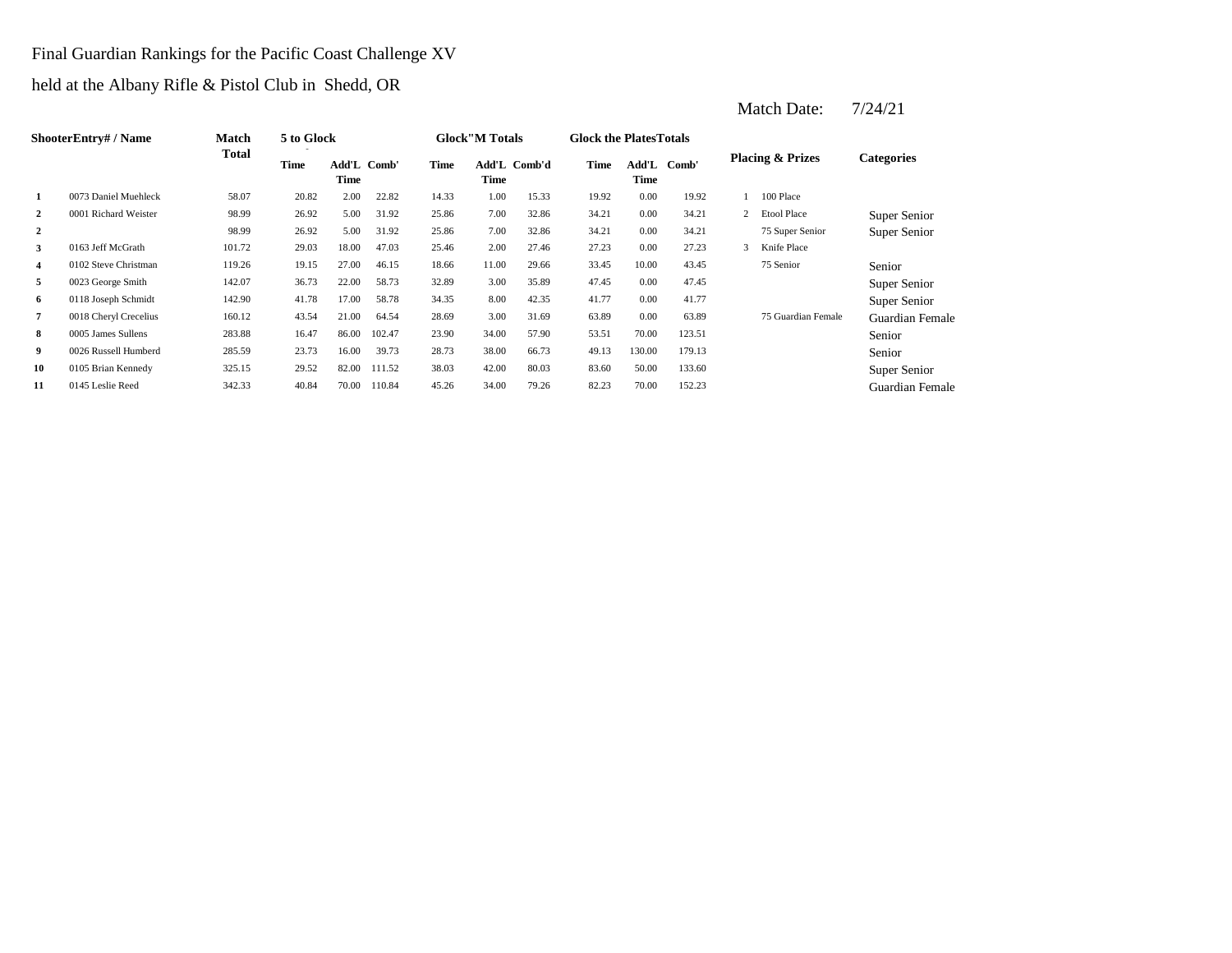# Final Heavy Metal Rankings for the Pacific Coast Challenge XV

held at the Albany Rifle & Pistol Club in Shedd, OR

|                  | ShooterEntry# / Name<br>Match |              | 5 to Glock  |                     |       |       | <b>Glock</b> "M Totals |              | <b>Glock the PlatesTotals</b> |             |             |              |                             |
|------------------|-------------------------------|--------------|-------------|---------------------|-------|-------|------------------------|--------------|-------------------------------|-------------|-------------|--------------|-----------------------------|
|                  |                               | <b>Total</b> | <b>Time</b> | Add'L Comb'<br>Time |       | Time  | <b>Time</b>            | Add'L Comb'd | <b>Time</b>                   | <b>Time</b> | Add'L Comb' |              | <b>Placing &amp; Prizes</b> |
| 1                | 0078 Daniel Muehleck*         | 55.29        | 22.45       | 0.00                | 22.45 | 17.23 | 0.00                   | 17.23        | 15.61                         | 0.00        | 15.61       |              | 100 Place                   |
| $\boldsymbol{2}$ | 0086 Mark Ayala*              | 66.13        | 19.52       | 7.00                | 26.52 | 17.13 | 1.00                   | 18.13        | 21.48                         | 0.00        | 21.48       |              | 100 Place                   |
| 3                | 0180 Aaron Avon               | 66.88        | 21.58       | 2.00                | 23.58 | 19.75 | 3.00                   | 22.75        | 20.55                         | 0.00        | 20.55       | $\mathbf{2}$ | <b>Etool Place</b>          |
| 4                | 0092 Richard Neher*           | 67.97        | 18.90       | 14.00               | 32.90 | 17.50 | 2.00                   | 19.50        | 15.57                         | 0.00        | 15.57       |              |                             |
| 5                | 0142 Myron Sawicki*           | 69.50        | 24.06       | 5.00                | 29.06 | 21.68 | 0.00                   | 21.68        | 18.76                         | 0.00        | 18.76       |              |                             |
| 6                | 0154 Mark Goss*               | 75.37        | 22.69       | 5.00                | 27.69 | 22.51 | 0.00                   | 22.51        | 25.17                         | 0.00        | 25.17       |              |                             |
| 7                | 0017 John Crecelius*          | 82.75        | 22.16       | 10.00               | 32.16 | 15.88 | 2.00                   | 17.88        | 32.71                         | 0.00        | 32.71       |              |                             |
| 8                | 0177 Scott Martin             | 90.41        | 17.51       | 16.00               | 33.51 | 15.40 | 19.00                  | 34.40        | 22.50                         | 0.00        | 22.50       | 3            | Knife Place                 |
| 9                | 0059 Andrew Hermer*           | 90.44        | 25.54       | 15.00               | 40.54 | 21.45 | 5.00                   | 26.45        | 23.45                         | 0.00        | 23.45       |              |                             |
| 10               | 0169 Chris McRae              | 103.96       | 24.83       | 17.00               | 41.83 | 20.37 | 7.00                   | 27.37        | 34.76                         | 0.00        | 34.76       |              |                             |
| 11               | 0035 Mark McLauchlin          | 107.69       | 40.92       | 3.00                | 43.92 | 30.66 | 3.00                   | 33.66        | 30.11                         | 0.00        | 30.11       |              |                             |
| 12               | 0128 Willie Zarth             | 108.36       | 27.40       | 16.00               | 43.40 | 32.50 | 5.00                   | 37.50        | 27.46                         | 0.00        | 27.46       |              |                             |
| 13               | 0053 Connie Hermer            | 109.88       | 26.79       | 17.00               | 43.79 | 25.22 | 2.00                   | 27.22        | 38.87                         | 0.00        | 38.87       |              |                             |
| 14               | 0179 Michael Nervik           | 115.60       | 37.74       | 3.00                | 40.74 | 28.24 | 6.00                   | 34.24        | 40.62                         | 0.00        | 40.62       |              |                             |
| 15               | 0122 Mike Setera              | 132.79       | 25.94       | 42.00               | 67.94 | 27.02 | 5.00                   | 32.02        | 32.83                         | 0.00        | 32.83       |              |                             |
| 16               | 0029 Mervin Archer            | 155.58       | 28.90       | 17.00               | 45.90 | 23.19 | 14.00                  | 37.19        | 52.49                         | 20.00       | 72.49       |              |                             |
| 17               | 0063 Alan John                | 172.06       | 26.81       | 46.00               | 72.81 | 24.69 | 9.00                   | 33.69        | 45.56                         | 20.00       | 65.56       |              |                             |
| 18               | 0101 Luke Greene              | 188.52       | 25.73       | 30.00               | 55.73 | 24.01 | 14.00                  | 38.01        | 44.78                         | 50.00       | 94.78       |              |                             |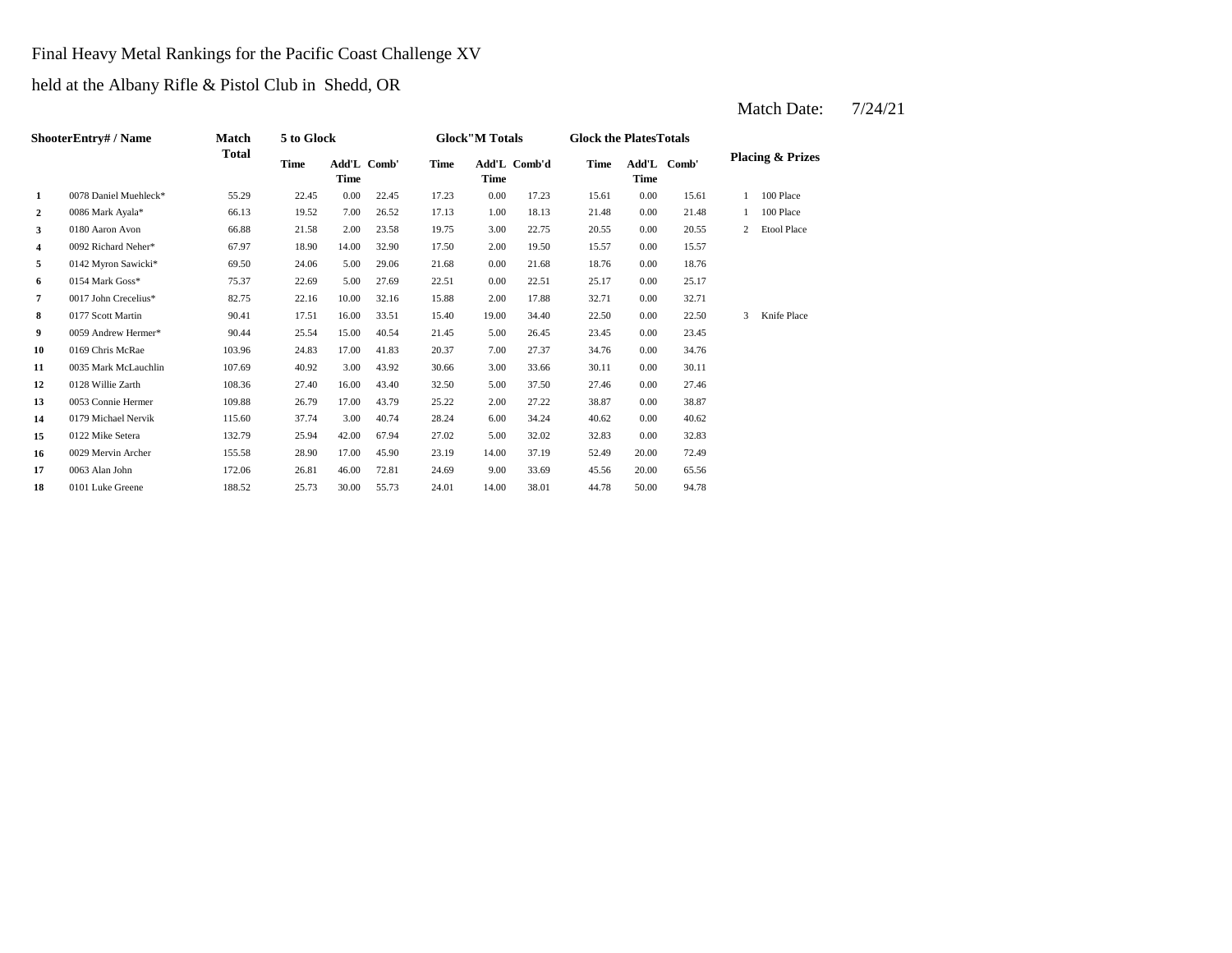# Final Major Sub Rankings for the Pacific Coast Challenge XV

held at the Albany Rifle & Pistol Club in Shedd, OR

|                | ShooterEntry# / Name | <b>Match</b> | 5 to Glock |                     |       |       | <b>Glock</b> "M Totals |              | <b>Glock the PlatesTotals</b> |               |       |                             |
|----------------|----------------------|--------------|------------|---------------------|-------|-------|------------------------|--------------|-------------------------------|---------------|-------|-----------------------------|
|                |                      | <b>Total</b> | Time       | Add'L Comb'<br>Time |       | Time  | Time                   | Add'L Comb'd | Time                          | Add'L<br>Time | Comb' | <b>Placing &amp; Prizes</b> |
| 1              | 0037 Chuck Anderson* | 37.14        | 10.22      | 1.00                | 11.22 | 8.44  | 2.00                   | 10.44        | 15.48                         | 0.00          | 15.48 | 100 Place                   |
| $\overline{2}$ | 0009 Jay Welch*      | 45.98        | 11.69      | 1.00                | 12.69 | 11.69 | 0.00                   | 11.69        | 21.60                         | 0.00          | 21.60 |                             |
| 3              | 0157 Phil Cicero*    | 48.50        | 13.82      | 3.00                | 16.82 | 14.36 | 0.00                   | 14.36        | 17.32                         | 0.00          | 17.32 |                             |
| $\overline{4}$ | 0138 Myron Sawicki*  | 50.34        | 16.21      | 1.00                | 17.21 | 14.73 | 0.00                   | 14.73        | 18.40                         | 0.00          | 18.40 | 50 Random                   |
| 5              | 0064 Tom Angell*     | 56.31        | 15.14      | 2.00                | 17.14 | 16.14 | 0.00                   | 16.14        | 23.03                         | 0.00          | 23.03 |                             |
| 6              | 0046 Steve Smith*    | 65.11        | 15.32      | 6.00                | 21.32 | 14.70 | 1.00                   | 15.70        | 28.09                         | 0.00          | 28.09 |                             |
| 7              | 0153 Mark Goss*      | 82.84        | 14.13      | 14.00               | 28.13 | 15.29 | 1.00                   | 16.29        | 28.42                         | 10.00         | 38.42 |                             |
| 8              | 0055 Andrew Hermer*  | 91.20        | 14.77      | 1.00                | 15.77 | 17.70 | 1.00                   | 18.70        | 36.73                         | 20.00         | 56.73 |                             |
| 9              | 0171 John Marshall   | 112.39       | 18.84      | 0.00                | 18.84 | 16.57 | 0.00                   | 16.57        | 36.98                         | 40.00         | 76.98 | 100 Place                   |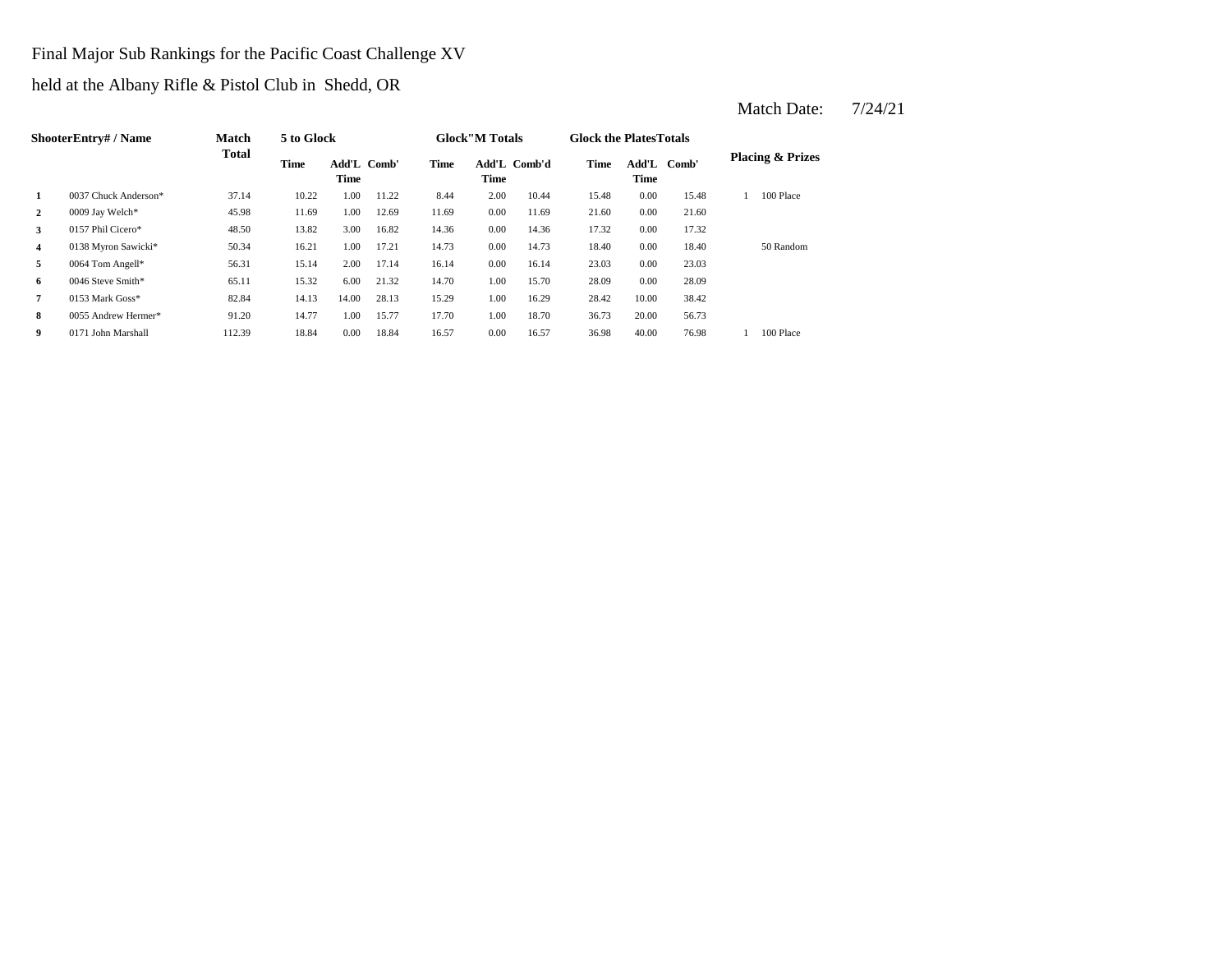# Final Master Stock Rankings for the Pacific Coast Challenge XV

held at the Albany Rifle & Pistol Club in Shedd, OR

|                | ShooterEntry# / Name  | Match  | 5 to Glock |                     |       |             | <b>Glock</b> "M Totals |              | <b>Glock the PlatesTotals</b> |               |       |                |                             |
|----------------|-----------------------|--------|------------|---------------------|-------|-------------|------------------------|--------------|-------------------------------|---------------|-------|----------------|-----------------------------|
|                |                       | Total  | Time       | Add'L Comb'<br>Time |       | <b>Time</b> | Time                   | Add'L Comb'd | <b>Time</b>                   | Add'L<br>Time | Comb' |                | <b>Placing &amp; Prizes</b> |
| -1             | 0012 Jay Welch*       | 52.19  | 17.05      | 3.00                | 20.05 | 15.32       | 0.00                   | 15.32        | 16.82                         | 0.00          | 16.82 |                | <b>Pistol Place</b>         |
| $\overline{2}$ | 0040 Chuck Anderson*  | 52.54  | 17.66      | 6.00                | 23.66 | 12.48       | 1.00                   | 13.48        | 15.40                         | 0.00          | 15.40 | $\overline{2}$ | 75 Place                    |
| 3              | 0077 Daniel Muehleck  | 53.17  | 21.06      | 2.00                | 23.06 | 14.12       | 1.00                   | 15.12        | 14.99                         | 0.00          | 14.99 | 3              | <b>Etool Place</b>          |
| 4              | 0016 John Crecelius*  | 55.54  | 17.78      | 6.00                | 23.78 | 14.16       | 0.00                   | 14.16        | 17.60                         | 0.00          | 17.60 |                |                             |
| 5              | 0091 Richard Neher*   | 56.40  | 18.81      | 2.00                | 20.81 | 17.95       | 0.00                   | 17.95        | 17.64                         | 0.00          | 17.64 |                |                             |
| 6              | 0067 Tom Angell*      | 61.48  | 22.50      | 1.00                | 23.50 | 18.91       | 0.00                   | 18.91        | 19.07                         | 0.00          | 19.07 |                |                             |
| $\overline{7}$ | 0058 Andrew Hermer*   | 63.73  | 19.45      | 8.00                | 27.45 | 15.84       | 2.00                   | 17.84        | 18.44                         | 0.00          | 18.44 |                |                             |
| 8              | 0085 Mark Ayala*      | 66.22  | 20.77      | 3.00                | 23.77 | 16.64       | 6.00                   | 22.64        | 19.81                         | 0.00          | 19.81 |                |                             |
| 9              | 0141 Myron Sawicki*   | 66.37  | 22.35      | 8.00                | 30.35 | 18.79       | 0.00                   | 18.79        | 17.23                         | 0.00          | 17.23 |                |                             |
| 10             | 0069 Shirley Angell*  | 68.61  | 23.37      | 4.00                | 27.37 | 20.05       | 2.00                   | 22.05        | 19.19                         | 0.00          | 19.19 |                |                             |
| 11             | 0049 Steve Smith*     | 68.82  | 21.93      | 5.00                | 26.93 | 21.21       | 0.00                   | 21.21        | 20.68                         | 0.00          | 20.68 |                |                             |
| 12             | 0072 Bob Taylor*      | 68.99  | 18.91      | 6.00                | 24.91 | 16.94       | 10.00                  | 26.94        | 17.14                         | 0.00          | 17.14 |                |                             |
| 13             | 0034 Mark McLauchlin  | 84.70  | 29.77      | 6.00                | 35.77 | 23.92       | 0.00                   | 23.92        | 25.01                         | 0.00          | 25.01 |                |                             |
| 14             | 0159 Phil Cicero*     | 90.13  | 21.17      | 10.00               | 31.17 | 18.03       | 4.00                   | 22.03        | 26.93                         | 10.00         | 36.93 |                |                             |
| 15             | 0045 Jean Smith       | 92.66  | 20.00      | 20.00               | 40.00 | 23.76       | 7.00                   | 30.76        | 21.90                         | 0.00          | 21.90 |                |                             |
| 16             | 0007 James Sullens    | 140.92 | 24.94      | 16.00               | 40.94 | 24.56       | 8.00                   | 32.56        | 47.42                         | 20.00         | 67.42 |                |                             |
| 17             | 0080 Lindsey Muehleck | 202.80 | 40.30      | 30.00               | 70.30 | 40.73       | 9.00                   | 49.73        | 72.77                         | 10.00         | 82.77 |                | 2 year membership rei       |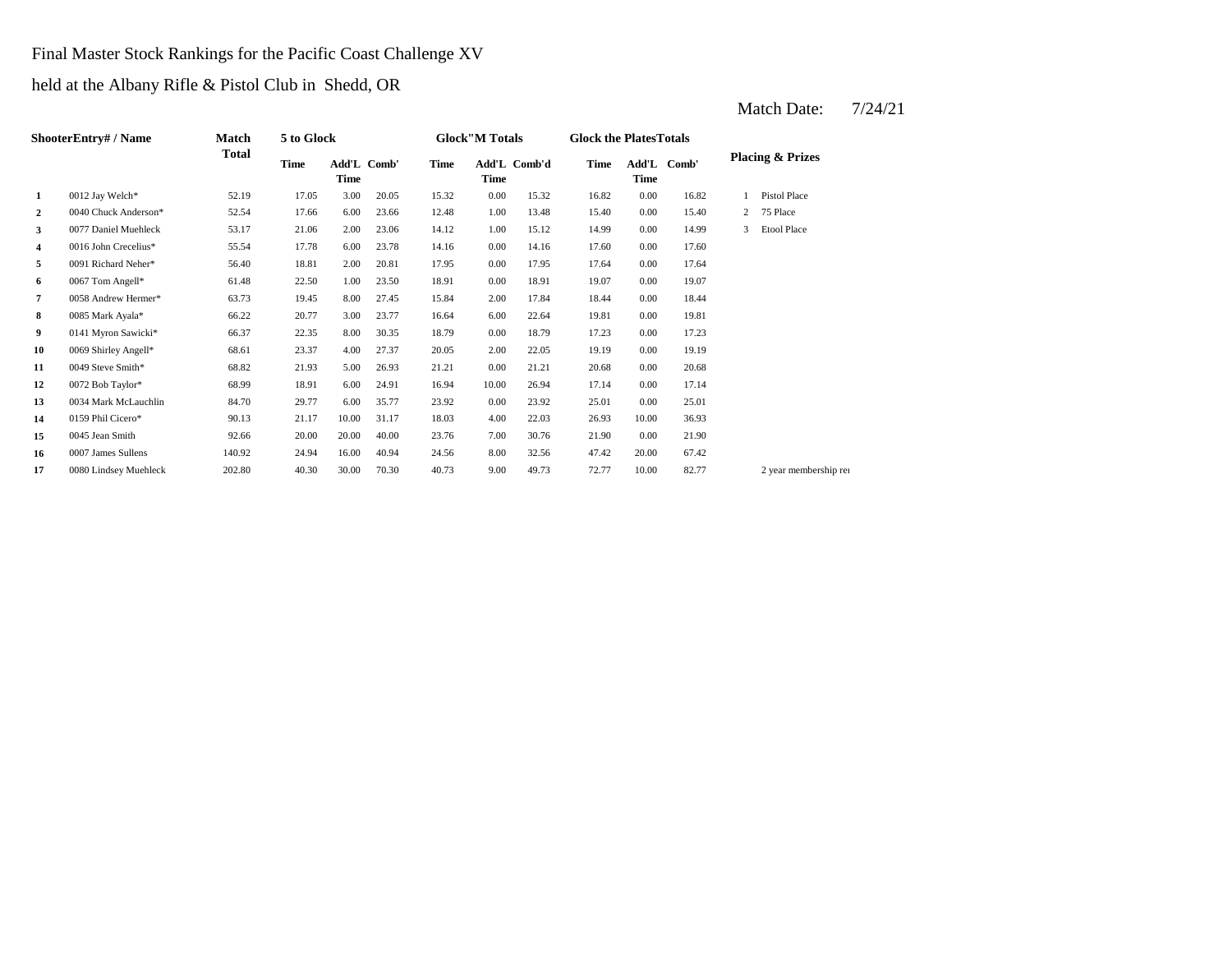#### Final SubCompact Rankings for the Pacific Coast Challenge XV

held at the Albany Rifle & Pistol Club in Shedd, OR

**2** 0088 Richard Neher\* 61.88 19.46 5.00 24.46 16.16 2.00 18.16 19.26 **3** 1.00 15.03 1.000 0.00 0.00 0.00 14.99 1.00 15.99 1.503 0.00 **4** 0.0036 Chuck Anderson\* 63.88 17.26 18.00 35.26 12.92 0.00 12.92 15.70 **5** 1.00 18.09 0137 Myron Sawicki\* 65.04 23.35 3.00 26.35 19.60 20.60 0.00 **6** 4.00 20.18 **7** 0.00 17.66 **82.95** 23.73 11.00 34.73 17.66 0.00 17.66 30.56 **8**  $0.156$  Fric French\* 85.44 19.31 22.00 41.31 17.47 4.00 21.47 22.66 **9** 0.082 Mark Ayala\* 93.14 20.11 7.00 27.11 19.30 0.00 19.30 26.73 20.00 **10**  $0.152$  Mark  $Goss^*$  **15.59 23.81 18.00 41.81 21.99 5.00 26.99 26.79 11** 0070 Bob Taylor\* **97.59** 19.58 21.00 40.58 16.17 8.00 24.17 22.84 10.00 32.84 **12** 0108 Josh Porter 99.00 21.45 12.00 33.45 15.91 24.00 39.91 25.64 **13** 0112 Adam Zelik 101.25 19.87 19.00 38.87 13.42 27.00 40.42 21.96 **14** 10.00 23.88 0094 Colby Neher 111.07 21.21 38.00 59.21 17.98 **15** 7.00 34.14 0170 John Marshall 116.22 29.30 19.00 48.30 **16** 0113 Micheal Daugherty\* 117.12 21.14 18.00 39.14 20.96 1.00 21.96 36.02 **17** 0121 Mike Setera **118.94** 23.51 30.00 53.51 18.35 11.00 29.35 36.08 **18** 0104 Peter Keller 123.14 41.51 8.00 49.51 37.44 0.00 37.44 36.19 0.00 **19** 0164 Jeff McGrath 126.56 27.13 37.00 64.13 29.09 4.00 33.09 29.34 0.00 29.34 **20** 0002 Richard Weister 130.10 28.31 21.00 49.31 38.80 12.00 50.80 29.99 **21** 0110 Michael Kennedy 135.46 31.26 39.00 70.26 29.46 0.00 29.46 35.74 **22** 0134 Craig Moser 147.90 40.18 9.00 49.18 51.70 2.00 53.70 45.02 0.00 **23** 25.00 38.53 0150 Brian Boesch 149.74 25.18 32.00 57.18 19.03 44.03 10.00 48.53 **24** 0096 Gene Robinson 156.30 34.56 11.00 45.56 38.16 18.00 56.16 44.58 25 0166 Matt Richmond 169.23 24.26 44.00 68.26 24.94 5.00 30.94 40.03 **26** 0119 Joseph Schmidt 188.96 62.56 21.00 83.56 35.69 5.00 40.69 54.71 10.00 **27** 22.00 56.26 0161 Jake Whitmire 192.42 21.66 52.00 73.66 20.50 42.50 20.00 **28** 13.00 76.66 0024 George Smith 203.98 35.17 25.00 60.17 34.15 47.15 20.00 96.66 **29** 0099 Luke Greene 273.66 35.94 42.00 77.94 21.89 31.00 52.89 42.83 100.00 142.83 76.26 64.71 2 year membership ren 30.00 70.03 56.16 10.00 54.58 45.02 0.00 35.74 50.80 0.00 29.99 36.19 0.00 36.08 21.96 36.02 20.00 56.02 26.78 33.78 0.00 34.14 27.98 0.00 23.88 3 Etool Place 13.42 27.00 40.42 21.96 0.00 21.96 2 75 Place 39.91 0.00 25.64 1 Pistol Place 26.79 46.73 50 Random 0152 Mark Goss\* 95.59 23.81 18.00 41.81 21.99 26.99 0.00 0.00 22.66 17.66 0.00 30.56 18.09 0008 Jay Welch\* 71.26 17.39 13.00 30.39 16.69 4.00 20.69 20.18 0.00 20.18 0.00 15.70 15.03 1 Pistol Place 0.00 19.26 17.02 0.00 17.02 **Comb' Comb'd Time Add'L Placing & Prizes Time Add'L 1** 0013 John Crecelius\* 52.61 20.36 0.00 20.36 15.23 0.00 15.23 Add'L Comb' **Time Add'L Time Time ShooterEntry# / Name Match Total 5 to Glock Time Glock"M Totals Glock the PlatesTotals Time**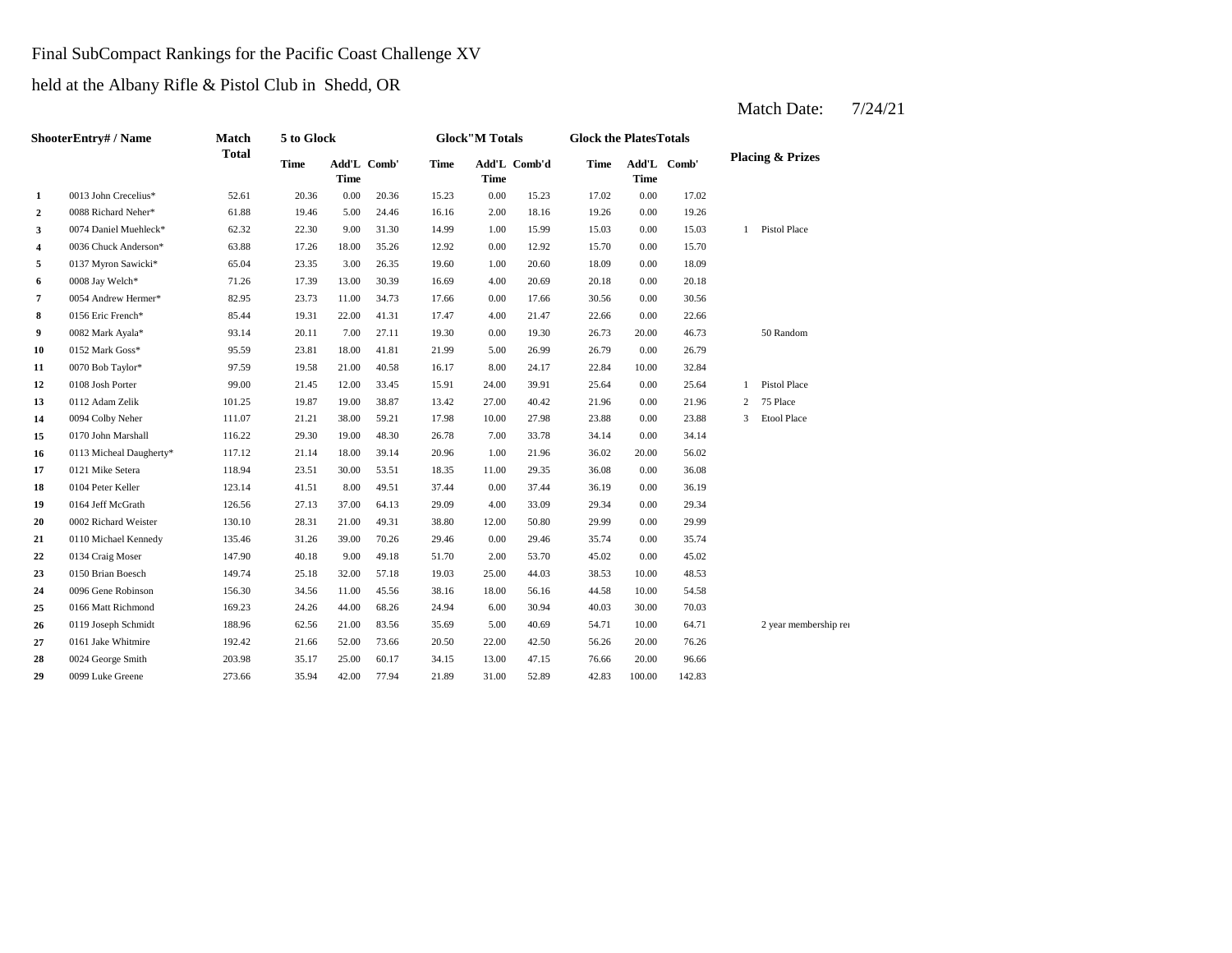# Final Unlimited Rankings for the Pacific Coast Challenge XV

held at the Albany Rifle & Pistol Club in Shedd, OR

|                  | ShooterEntry# / Name | Match        | 5 to Glock  |             |             |             | <b>Glock"M Totals</b> |              | <b>Glock the PlatesTotals</b> |             |             |              |                             |
|------------------|----------------------|--------------|-------------|-------------|-------------|-------------|-----------------------|--------------|-------------------------------|-------------|-------------|--------------|-----------------------------|
|                  |                      | <b>Total</b> | <b>Time</b> | <b>Time</b> | Add'L Comb' | <b>Time</b> | <b>Time</b>           | Add'L Comb'd | <b>Time</b>                   | <b>Time</b> | Add'L Comb' |              | <b>Placing &amp; Prizes</b> |
| $\mathbf{1}$     | 0039 Chuck Anderson* | 45.71        | 14.74       | 1.00        | 15.74       | 12.17       | 0.00                  | 12.17        | 17.80                         | 0.00        | 17.80       | $\mathbf{1}$ | Pistol Place                |
| $\boldsymbol{2}$ | 0015 John Crecelius* | 45.96        | 19.86       | 0.00        | 19.86       | 13.35       | 0.00                  | 13.35        | 12.75                         | 0.00        | 12.75       |              |                             |
| 3                | 0011 Jay Welch*      | 54.80        | 16.72       | 4.00        | 20.72       | 14.85       | 1.00                  | 15.85        | 18.23                         | 0.00        | 18.23       |              |                             |
| 4                | 0084 Mark Ayala*     | 56.09        | 20.16       | 1.00        | 21.16       | 16.57       | 0.00                  | 16.57        | 18.36                         | 0.00        | 18.36       |              |                             |
| 5                | 0090 Richard Neher*  | 56.72        | 19.69       | 5.00        | 24.69       | 15.37       | 0.00                  | 15.37        | 16.66                         | 0.00        | 16.66       |              |                             |
| 6                | 0066 Tom Angell*     | 57.62        | 21.18       | 4.00        | 25.18       | 16.99       | 0.00                  | 16.99        | 15.45                         | 0.00        | 15.45       |              |                             |
| $\pmb{7}$        | 0068 Shirley Angell* | 58.36        | 21.93       | 1.00        | 22.93       | 18.95       | 1.00                  | 19.95        | 15.48                         | 0.00        | 15.48       |              |                             |
| 8                | 0076 Daniel Muehleck | 58.90        | 20.44       | 6.00        | 26.44       | 15.52       | 1.00                  | 16.52        | 15.94                         | 0.00        | 15.94       | 1            | 100 Place                   |
| 9                | 0140 Myron Sawicki*  | 59.62        | 21.14       | 3.00        | 24.14       | 19.80       | 0.00                  | 19.80        | 15.68                         | 0.00        | 15.68       |              |                             |
| 10               | 0052 Connie Hermer   | 69.90        | 21.91       | 6.00        | 27.91       | 18.41       | 3.00                  | 21.41        | 20.58                         | 0.00        | 20.58       | 2            | <b>Etool Place</b>          |
| 11               | 0048 Steve Smith*    | 70.41        | 20.03       | 7.00        | 27.03       | 17.11       | 4.00                  | 21.11        | 22.27                         | 0.00        | 22.27       |              |                             |
| 12               | 0057 Andrew Hermer*  | 70.47        | 18.29       | 8.00        | 26.29       | 16.21       | 7.00                  | 23.21        | 20.97                         | 0.00        | 20.97       |              |                             |
| 13               | 0071 Bob Taylor*     | 76.11        | 19.79       | 6.00        | 25.79       | 17.66       | 1.00                  | 18.66        | 21.66                         | 10.00       | 31.66       |              |                             |
| 14               | 0087 Rebecca Erskine | 77.62        | 24.69       | 10.00       | 34.69       | 18.06       | 2.00                  | 20.06        | 22.87                         | 0.00        | 22.87       | 3            | Knife Place                 |
| 15               | 0033 Mark McLauchlin | 90.26        | 35.97       | 3.00        | 38.97       | 23.46       | 1.00                  | 24.46        | 26.83                         | 0.00        | 26.83       |              |                             |
| 16               | 0044 Jean Smith      | 103.78       | 21.33       | 16.00       | 37.33       | 22.11       | 13.00                 | 35.11        | 31.34                         | 0.00        | 31.34       |              |                             |
| 17               | 0097 Gene Robinson   | 115.47       | 27.48       | 19.00       | 46.48       | 29.43       | 4.00                  | 33.43        | 35.56                         | 0.00        | 35.56       |              |                             |
| 18               | 0117 Earl Adels      | 117.34       | 19.58       | 26.00       | 45.58       | 17.18       | 22.00                 | 39.18        | 22.58                         | 10.00       | 32.58       |              |                             |
| 19               | 0151 Brian Boesch    | 123.92       | 26.82       | 27.00       | 53.82       | 25.64       | 12.00                 | 37.64        | 32.46                         | 0.00        | 32.46       |              |                             |
| 20               | 0020 Scott Riddle    | 135.11       | 29.07       | 33.00       | 62.07       | 28.17       | 8.00                  | 36.17        | 36.87                         | 0.00        | 36.87       |              |                             |
| 21               | 0124 Adam Badgley    | 231.93       | 20.11       | 66.00       | 86.11       | 18.29       | 23.00                 | 41.29        | 34.53                         | 70.00       | 104.53      |              |                             |
| 22               | 0178 Michael Nervik  | 294.37       | 30.24       | 95.00       | 125.24      | 30.16       | 35.00                 | 65.16        | 53.97                         | 50.00       | 103.97      |              |                             |
| 23               | 0062 Alan John       | 458.16       | 34.49       | 79.00       | 113.49      | 36.74       | 54.00                 | 90.74        | 83.93                         | 170.00      | 253.93      |              |                             |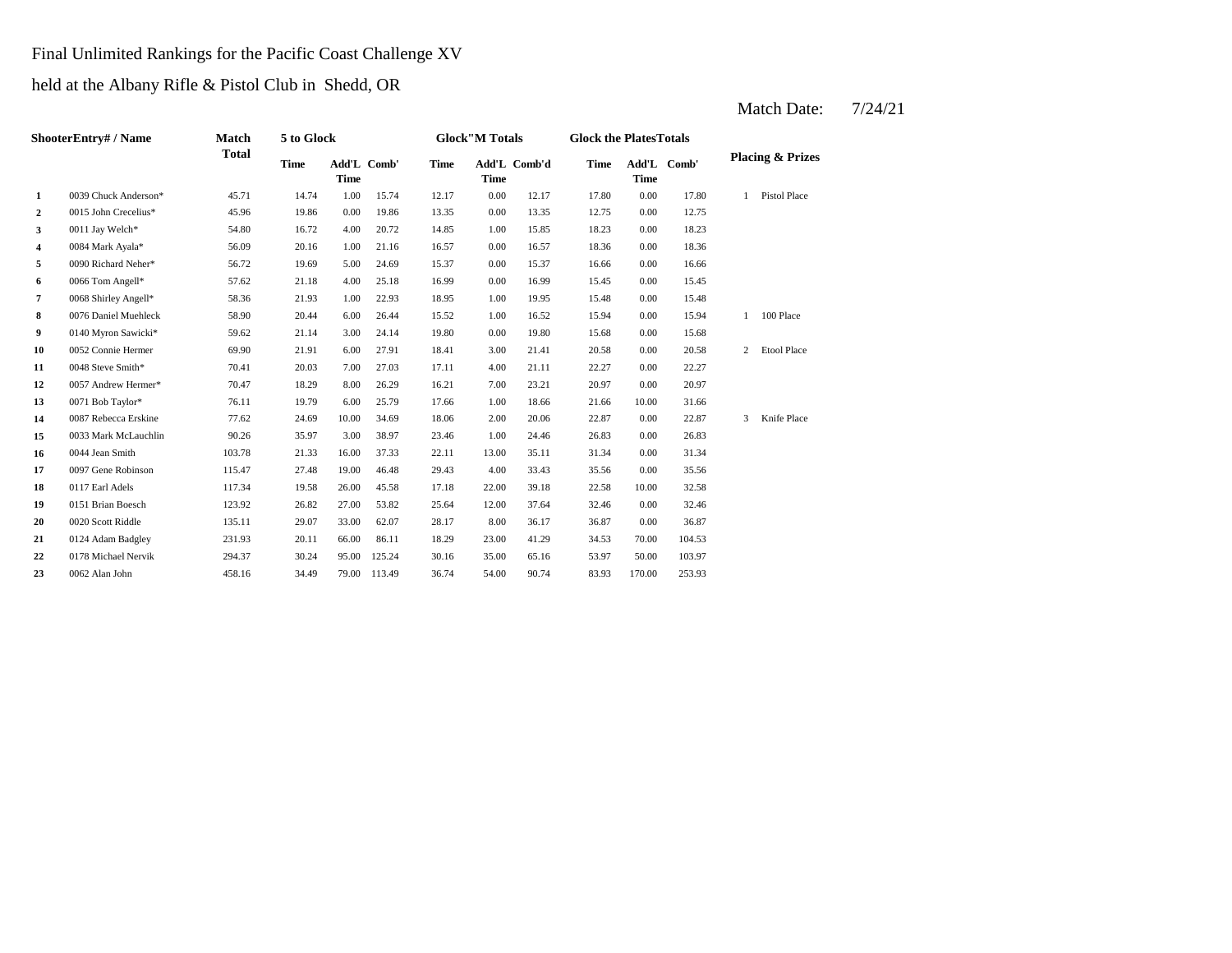#### **Final Team Rankings for the Pacific Coast Challenge XV**

**held at the Albany Rifle & Pistol Club in Shedd, OR**

| <b>Master Stock</b> |        |                                          |                                         |
|---------------------|--------|------------------------------------------|-----------------------------------------|
| Standing            | Score  | <b>Team Name</b>                         | <b>Team Members</b>                     |
|                     |        |                                          |                                         |
|                     | 174.81 | Border Patrol, Costco & King County Jail | Mark Ayala*, Richard Neher*, Jay Welch* |